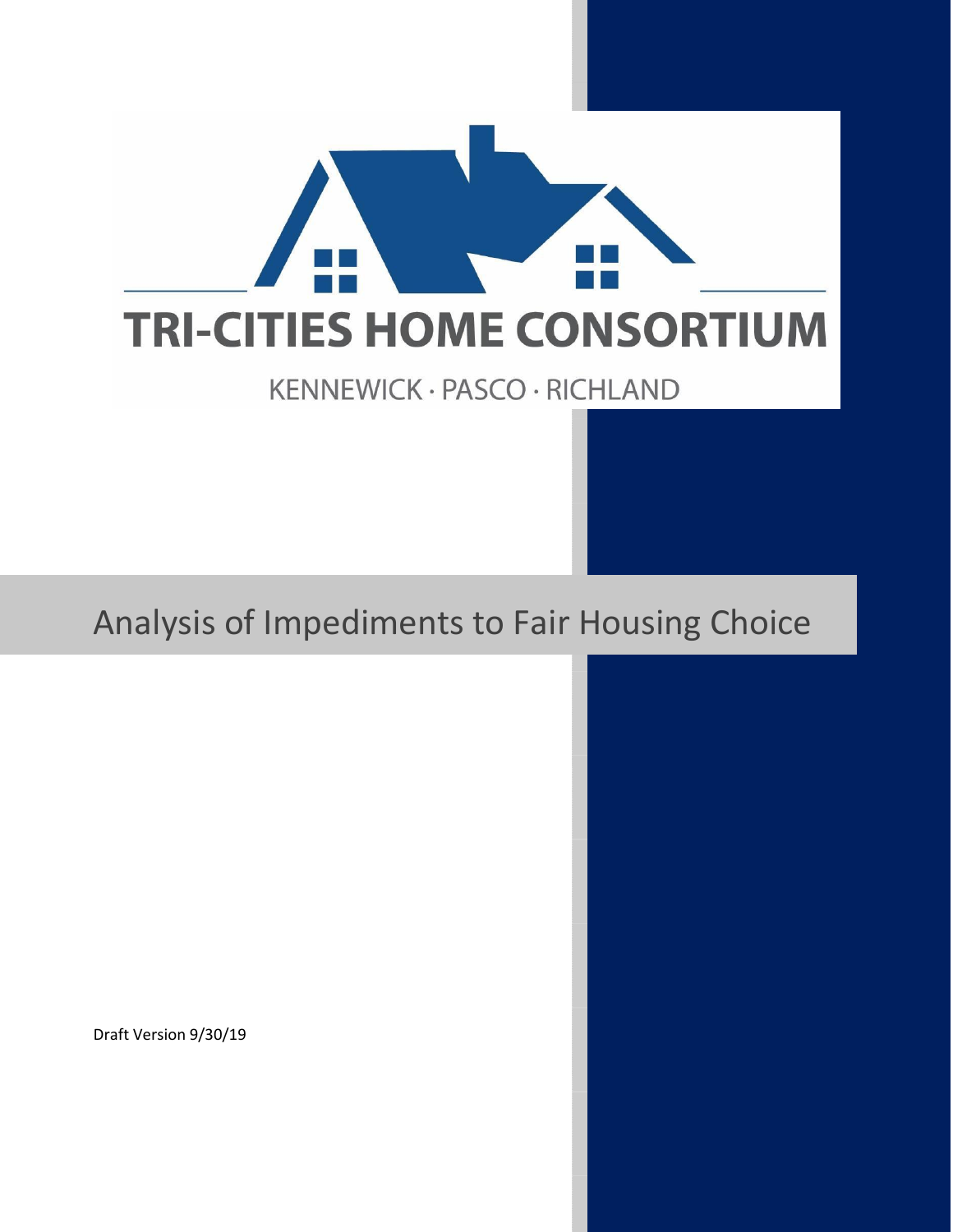# Contents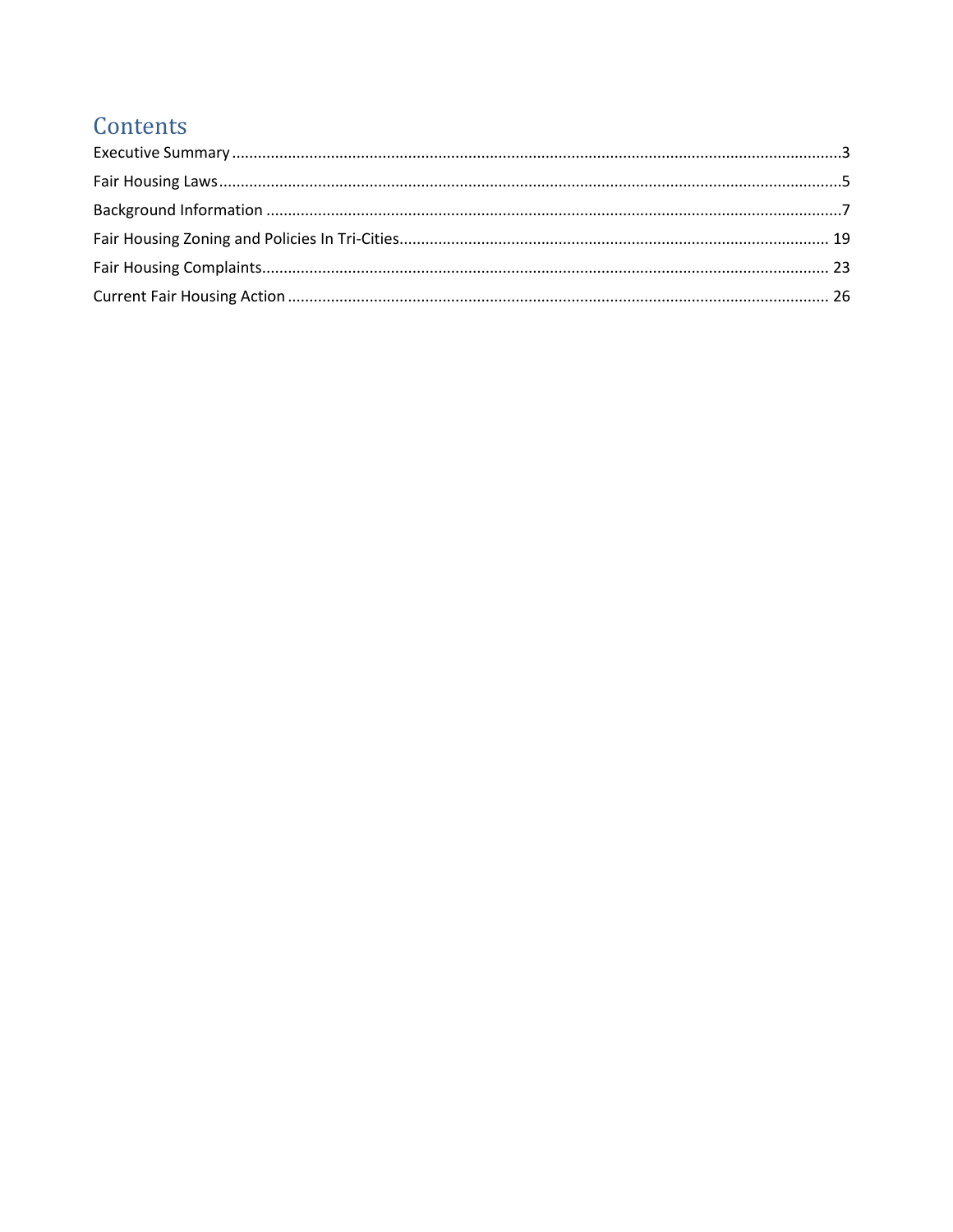# <span id="page-2-0"></span>**Executive Summary**

This document contains an updated Analysis of Impediments to Fair Housing Choice (AI) for the Tri-Cities Consortium. Richland, Kennewick, and Pasco are entitlement communities under the U.S. Department of Housing and Urban Development's (HUD) Community Development Block Grant Program (CDBG) and the HOME Investment Partnerships Program (HOME). In accordance with the Housing and Community Development Act of 1974, as amended, each entitlement community must "affirmatively further fair housing." In order to demonstrate that the entitlement community is "affirmatively further fairing housing," the community must conduct a Fair Housing Analysis which identifies any impediments to fair housing choice and what actions it will take to overcome the effects of any impediments identified.

This report provides the cities with an assessment of the impediments to fair housing found in the area and recommends steps to overcome the impacts of the identified impediments. It is intended to be a tool to the cities in working with other agencies, and organizations, including the banking and real estate industries toward the elimination of unfair housing practices.

From January 2017 to August 2019, the Northwest Fair Housing Alliance (NWFHA) referred to three (3) fair housing complaints to HUD or the Washington State Human Rights Commission (WSHRC). These complaints are then reviewed and addressed HUD or WSHRC. From January 2015 to the end of 2018, NWFHA received 22 allegations of fair housing violations.

To better understand the conditions associated with housing complaints the Tri-Cities conducted a thorough quantitative analysis of demographic, housing, socioeconomic, employment, mortgage lending, and bank location data to understand the current conditions in the Cities. The City complemented this data profile with a community survey, stakeholder interviews as well as a review and assessment of City plans, policies, and other resources to understand current conditions and identify potential impediments to fair housing choice.

# **Introduction**

Equal and unimpeded access to residential housing is a fundamental civil right that enables members of protected classes, as defined in the federal Fair Housing Act, to pursue personal, educational, employment, or other goals. Because housing choice is so critical to personal development, fair housing is a goal that government, public officials, and private citizens must embrace if social equity is to become a reality. The federal Fair Housing Act prohibits discrimination in housing based on a person's race, color, religion, gender, disability, familial status, or national origin. In addition, the U.S. Department of Housing and Urban Development (HUD) issued a Final Rule on February 3, 2012, that prohibits entitlement communities, public housing authorities, and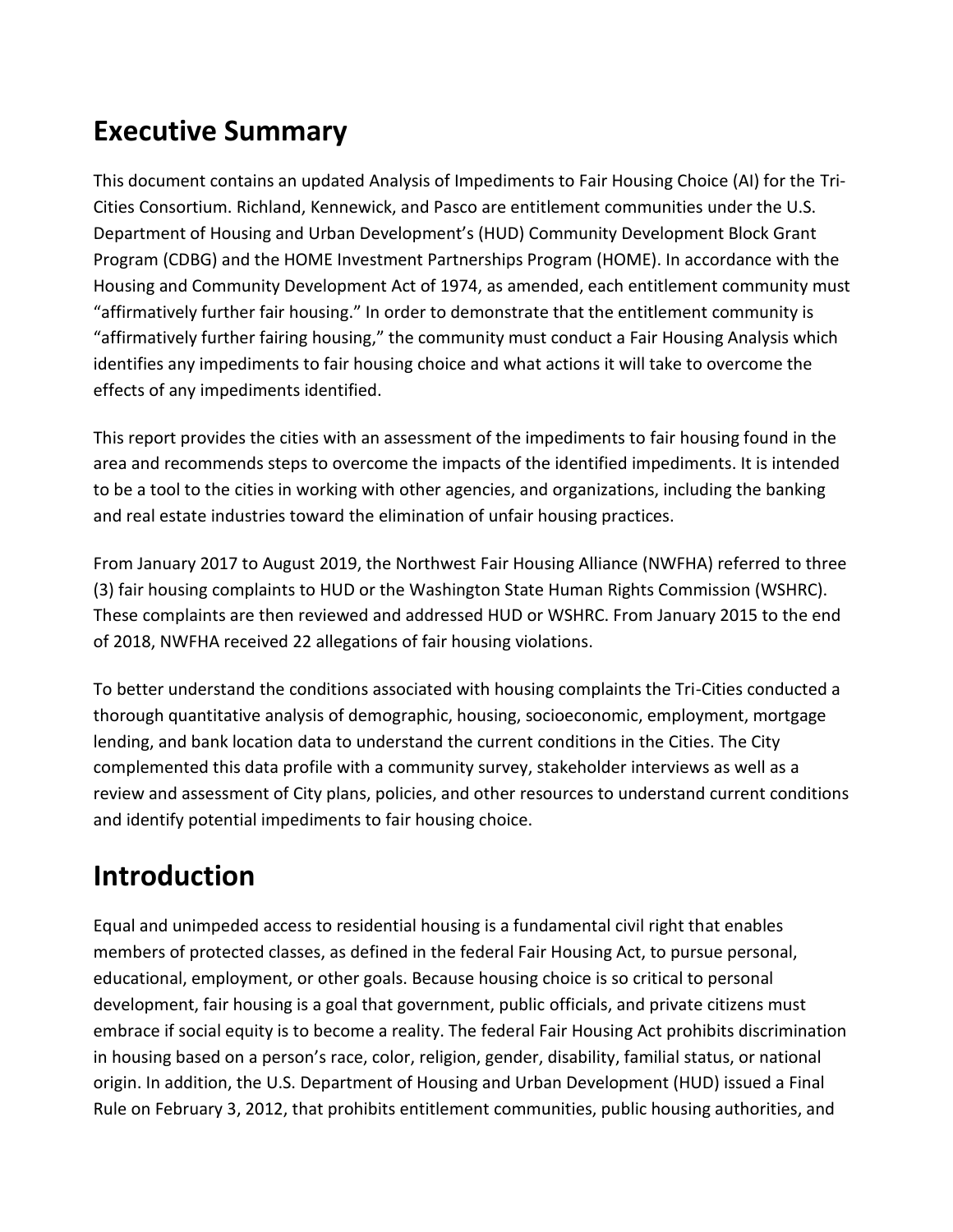other recipients of federal housing resources from discriminating on the basis of actual or perceived sexual orientation, gender identity, or marital status. Persons who are protected from discrimination by fair housing laws are referred to as members of the protected classes. A growing body of research has demonstrated that limited housing choice has negative outcomes for child well-being, social mobility, and, ultimately, human capital development—all factors in public sector dependency. Limited housing choice for low-income households, therefore, can inhibit a city's economic growth.

To ensure the prevention and elimination of housing discrimination and housing segregation as it pertains to fair housing choice, HUD requires all entitlements or jurisdictions directly receiving any of the four HUD formula grant programs, Community Development Block Grant (CDBG), Emergency Solutions Grant (ESG), HOME Investment Partnership Program (HOME), and Housing Opportunities for Persons With Aids (HOPWA), to certify that the jurisdiction will "affirmatively further fair housing choice" within their area of authority. "Affirmatively furthering fair housing" is defined by HUD as requiring a local jurisdiction to analyze to identify impediments to fair housing choice within the jurisdiction; to take appropriate actions to overcome the effects of any impediments identified through the analysis, and to maintain records reflecting the AI and actions taken in this regard.

Communities receiving HUD entitlement funds are required to:

- Examine and attempt to alleviate housing discrimination within their jurisdiction
- Promote fair housing choice for all persons
- Provide opportunities for all persons to reside in any given housing development, regardless of race, color, religion, gender, disability, familial status, national origin, actual or perceived sexual orientation, gender identity, or marital status
- Promote housing that is accessible to and usable by persons with disabilities, and
- Comply with the non-discrimination requirements of the Fair Housing Act.

An AI is a review of a jurisdiction's laws, regulations, and administrative policies, procedures, and practices affecting the location, availability, and accessibility of housing. It is also an assessment of conditions, within both the public and private market, affecting fair housing choice.

# **TRI-CITIES Population and Housing**

The Tri-Cities has a very diverse population, with marked differences between the cities. These differences between cities continue to narrow. However, the demographic differences are still relatively significant. A substantial portion of the population is Hispanic, particularly in Pasco.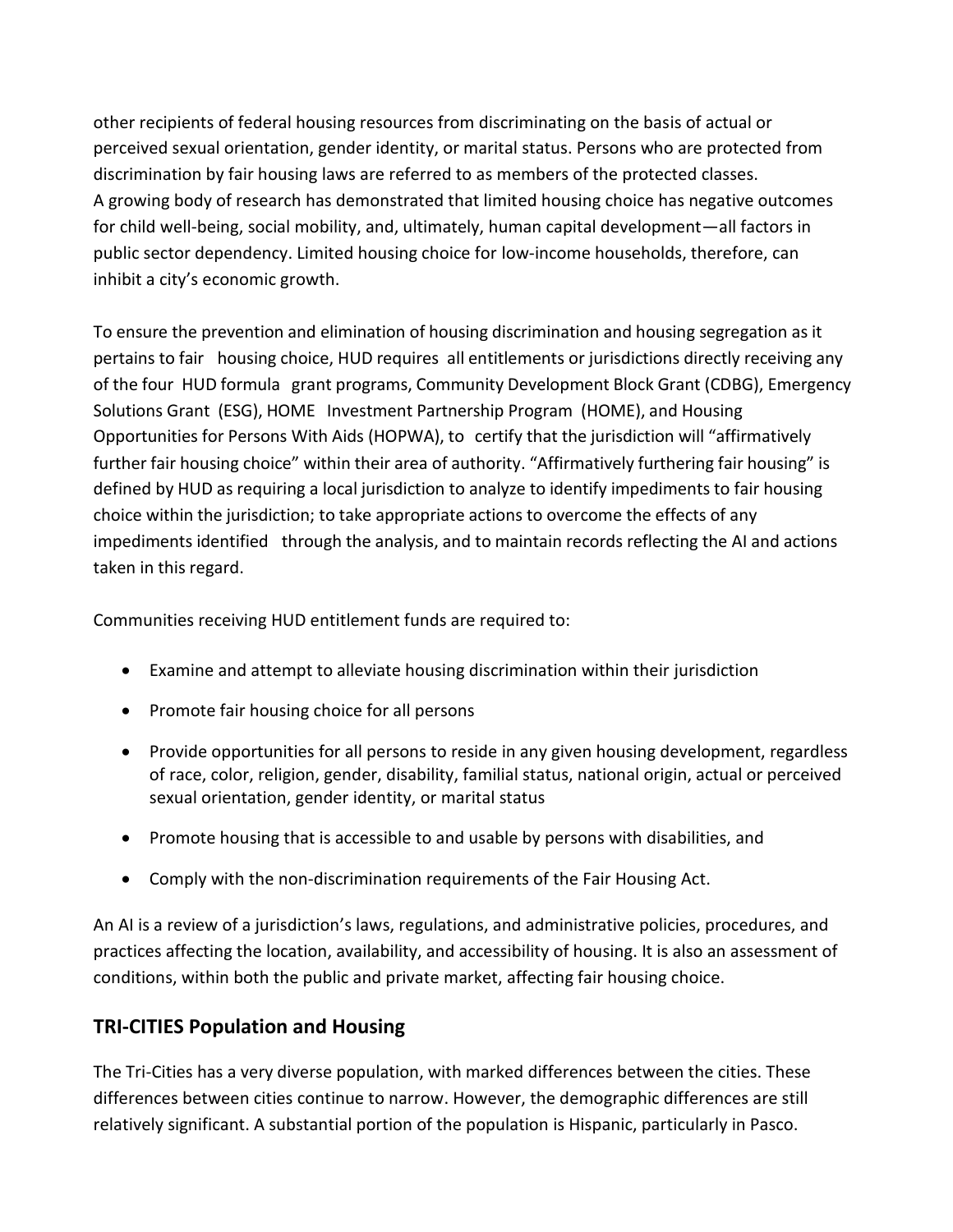While Pasco is home to the majority of the Tri-Cities Hispanic population, Kennewick and Richland are both seeing greater number of Hispanic households. In addition to this demographic trend, the Tri-Cities can expect an increase in the relative number of elderly residents. Some of this will be due to the aging of the baby boomers in the region that choose to stay into retirement age. Also, in-migration of elderly residents because some will be due to the aging of the baby boomers and some to in-migration as people seek to take advantage of the more moderate climate, slower pace of living, and more attractive costs of living. In-migration will result in changes in demand for housing and services – including types and costs of units, location of housing, access to services and care, and increased transportation options.

Housing development in the Tri-Cities has tended toward single-family and, to a much lesser extent, higher-end multifamily, in recent years. Housing costs in the Tri-Cities have rapidly increased, as they have in other areas. A significant issue discussed by individuals interviewed for this report is the lack of available rental housing, particularly housing affordable to lower-income households, the elderly and persons with disabilities. Vacancy rates hovering around 1% provide limited choice and increase barriers to attaining housing stability.

# <span id="page-4-0"></span>**Fair Housing Laws**

# **The Federal Fair Housing Act**

Title VIII of the Civil Rights Act of 1968, as amended (Fair Housing Act), prohibits discrimination based on:

- Race or color
- National origin
- Religion
- Sex
- Familial status (including children under the age of 18 living with parents of legal custodians, pregnant women, and people securing custody of children under age 18)
- Disability

Further, the Fair Housing Act prohibits anyone taking any of the following actions based on the above outlined classes:

- Refusal to rent or sell housing
- Refusal to negotiate for housing
- Make housing unavailable
- Deny a dwelling
- Set different terms, conditions, or privileges for the sale or rental of a dwelling
- Provide different housing services or facilities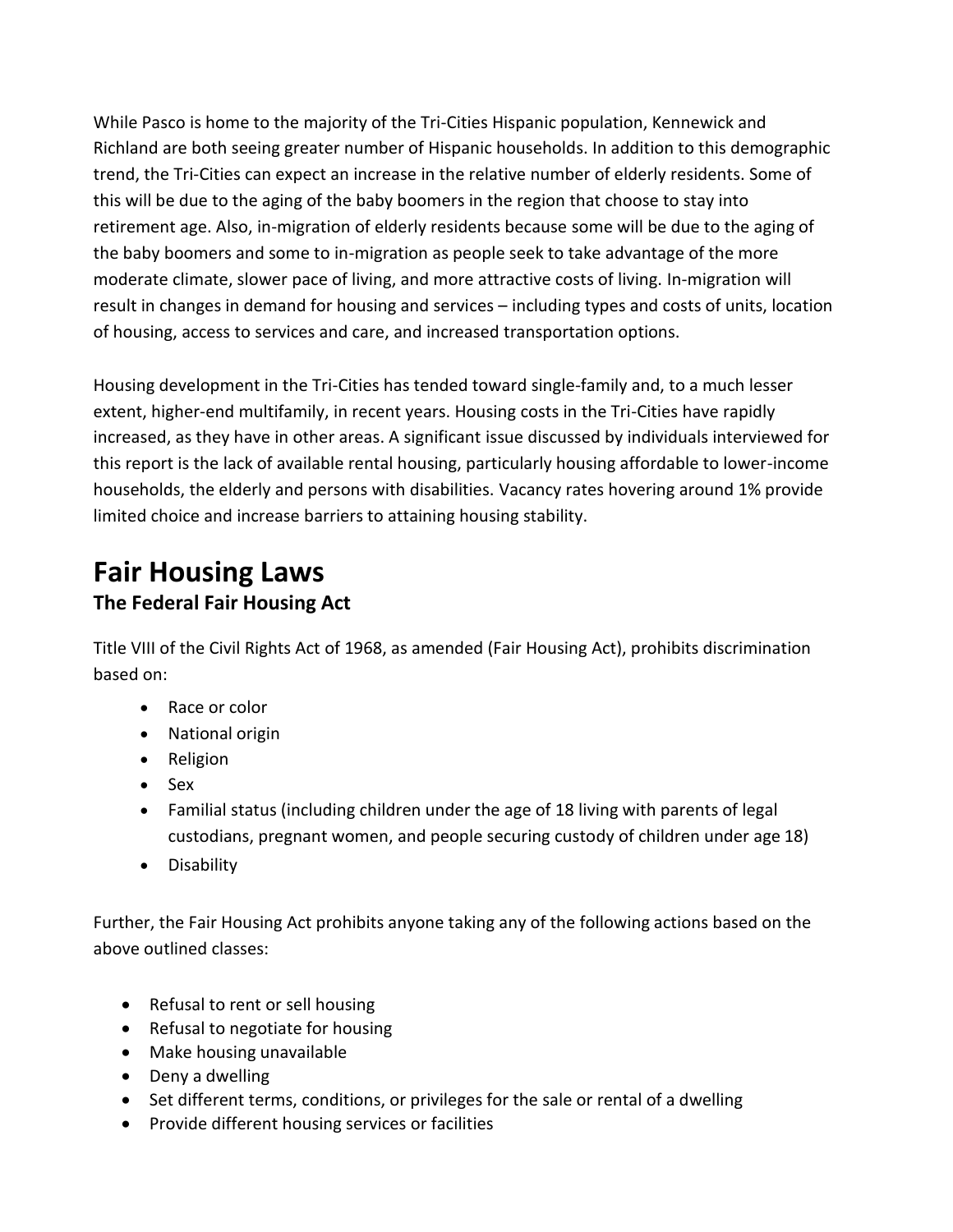- Falsely deny that housing is available for inspection, sale or rental
- Persuade owners to sell or rent at a loss
- Deny access to or membership in a facility or service
- Refusal to make a mortgage loan
- Refusal to provide information regarding loans
- Impose different terms or conditions on a loan
- Discriminate in appraising property
- Refuse to purchase a loan
- Set different terms or conditions for purchasing a loan
- Threaten, coerce, intimidate or interfere with anyone exercising fair housing right
- Advertise or make any statement that indicates a limitation or preference based on race, color, religion, gender, disability, familial status or national origin
- Refuse to let a person with a disability make reasonable modifications
- Refuse to make reasonable accommodations in rules, policies, and practices if necessary
- Unless a building qualifies as housing for older persons, it may not discriminate based on familial status

The US Department of Housing and Urban Development (HUD) has received the authority and responsibility for administering this law. This authority includes handling of complaints, engaging in conciliation, monitoring conciliation, protecting individual's rights regarding public disclosure of information, authorizing prompt judicial action when necessary, and referring to the State or local proceedings whenever a complaint alleges a discriminatory housing practice.

# **Washington State Law**

Washington State has adopted a law that supplements the Federal Fair Housing Act, the Washington State Law Against Discrimination (RCW Chapter 49.60). The State law prohibits discriminatory practices in the areas of employment, places of public resort, accommodation, or amusement, in real estate transactions, and credit and insurance transactions on the basis of race, creed, color, national origin, families with children, sex, marital status, sexual orientation, gender identity, age, honorably discharged veteran or military status, or the presence of any sensory mental, or physical disability or the use of a trained dog guide or service animal by a person with a disability; and prohibits retaliation against persons who oppose a discriminatory practice, and those who file health care and state employee whistleblower complaints. (www.hum.wa.gov).

The Washington State Human Rights Commission has a cooperative agreement with the Department of Housing and Urban Development to process and investigate dual-filed housing complaints for which the Commission receives funding under the Fair Housing Assistance Program (FHAP). Most of the Commission's housing cases are dual-filed with HUD – the exceptions are cases covered under State but not covered under federal law.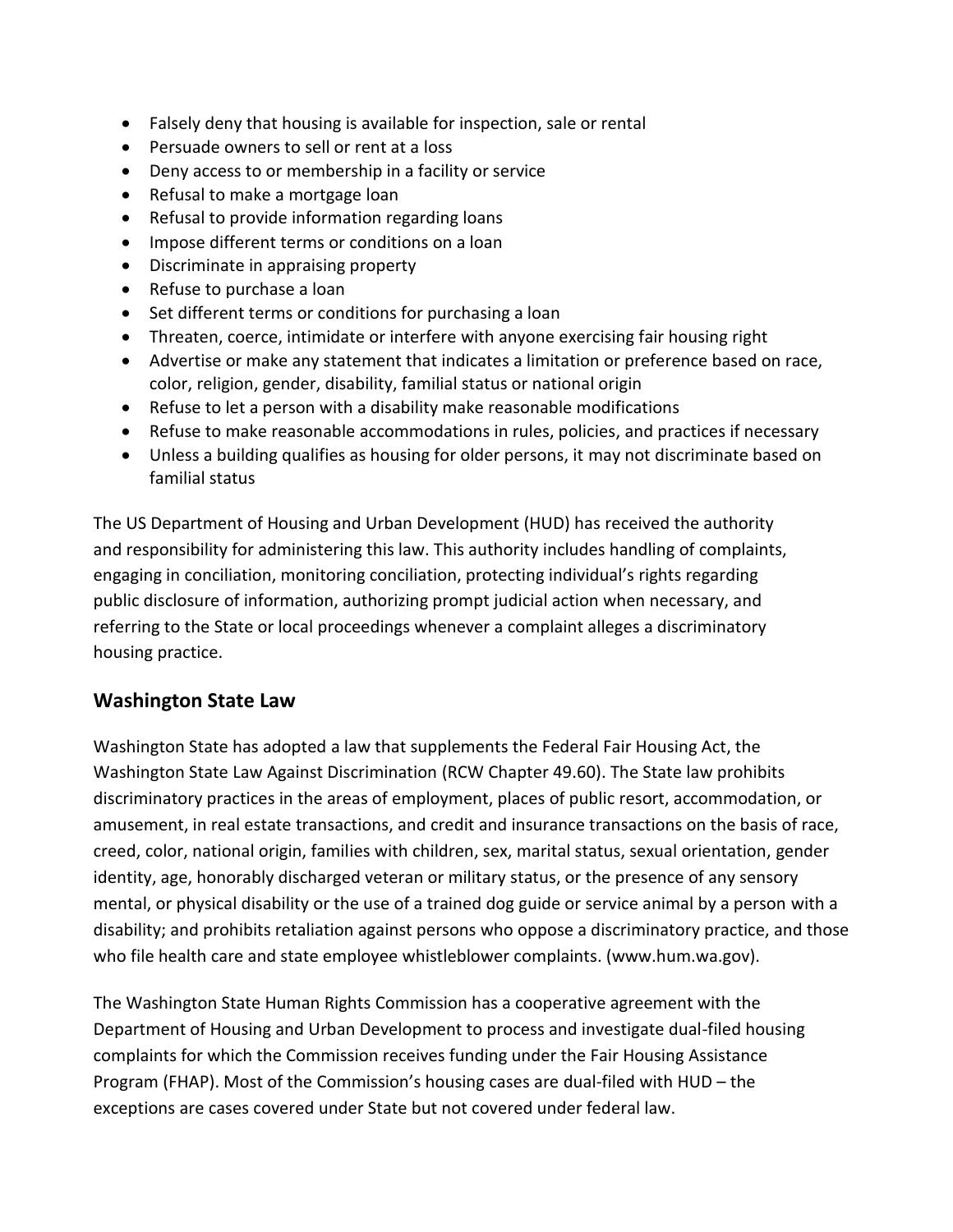# <span id="page-6-0"></span>**Background Information**

The Tri-Cities today is experiencing rapid population growth, including an increase in seniors because of the climate, pace of life, and cost of living. The economy remains strong compared to most of the country and, importantly, while its economy has become more diversified over the years, its workforce needs are still heavily tied to the 586 square mile Hanford cleanup site and associated high- tech industries.

With the advent of the wine industry, the nature of the agricultural sector continues to evolve with less reliance on the food processing industry. While these and other factors bond the three communities, each of the communities has a special degree of distinction and its own identity.

# **Demographics**

All parts of the Tri-Cities have seen substantial growth between 2010 and 2017, most notably Pasco with a 30% growth in population. Most of the growth is the result of in-migration, given the status of the growing economy, increased job prospects, a lower cost of living, and leisure activities nearby, Tri-Cities expects to see a steady increase in population over the next several decades.

Rapid growth creates demand for housing and services. The current low vacancy rates (1%) are indicative of this demand. Several factors have contributed to the population growth, including an increase in mobility between the three cities with the I-182 bridge over the Columbia River, and the development of several new residential subdivisions offering housing at relatively modest prices.

|                         |         | Change  |         |         |           |
|-------------------------|---------|---------|---------|---------|-----------|
| Location                | 1990    | 2000    | 2010    | 2017    | 2010-2017 |
| Kennewick               | 42,155  | 54,693  | 70,341  | 78,858  | 12%       |
| Pasco                   | 20,337  | 32,066  | 54,116  | 70,607  | 30%       |
| Richland                | 32,315  | 38,708  | 45,780  | 53,991  | 18%       |
| <b>Benton County</b>    | 112,560 | 142,475 | 167,077 | 190,559 | 14%       |
| Franklin County         | 37,473  | 49,347  | 71,329  | 89,124  | 25%       |
| <b>Washington State</b> |         |         |         |         | 9%        |

### **Tri-Cities Population 1990-2017**

Sources: US Census; ACS 1990, 2000, 2010, 2017.

A major impact in the following years will be a large population influx as a result of new jobs and increased educational opportunities. The Tri-Cities continues to grow at a rapid pace; it is also important to note that both Benton and Franklin Counties also continue to grow rapidly. This is indicative of regional growth and not just metropolitan growth because there are many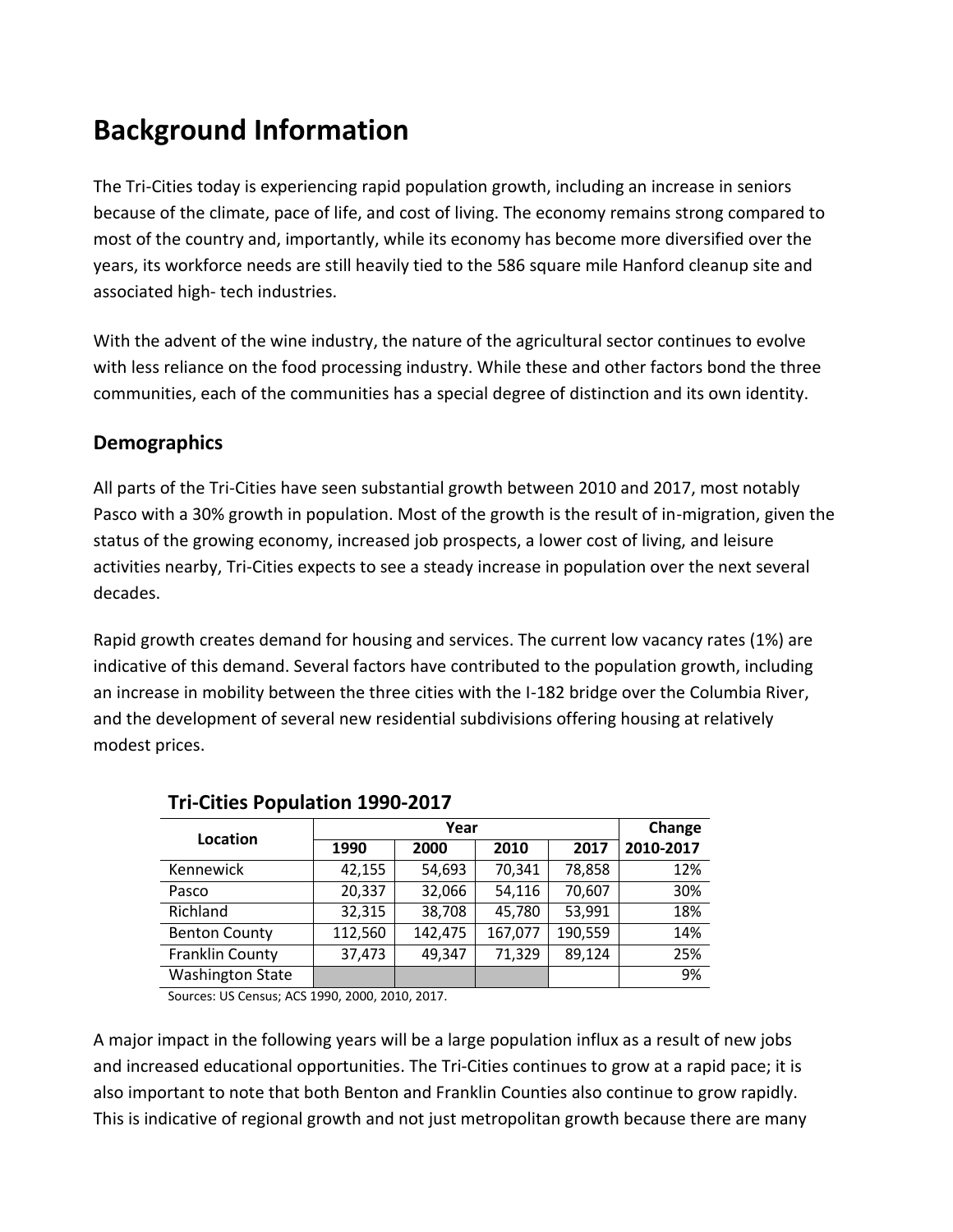smaller cities within the region that are also experiencing large levels of growth. Inevitably, the growth in the smaller surrounding cities will increase pressure on both services and housing in the Tri-Cities.

|                         | 2010 | 2017 | <b>Difference</b> |
|-------------------------|------|------|-------------------|
| Kennewick               | 22.9 | 26.9 | 4.0               |
| Pasco                   | 55.5 | 55.1 | $-0.4$            |
| Richland                | 7.4  | 11.0 | 3.6               |
| <b>Benton County</b>    | 17.4 | 20.8 | 3.4               |
| Franklin County         | 50.4 | 52.5 | 2.1               |
| <b>Washington State</b> | 10.5 | 12.3 | 1.8               |
|                         |      |      |                   |

### **Demographic Trends in Hispanic Population: 2010-2017**

Source: US Census

### **Race/Ethnicity: 2017**

|                         | 2017                  |               |                 |                         |  |  |
|-------------------------|-----------------------|---------------|-----------------|-------------------------|--|--|
| Location                |                       | Race          | Ethnicity*      |                         |  |  |
|                         | White<br><b>Alone</b> | Non-<br>White | <b>Hispanic</b> | Non-<br><b>Hispanic</b> |  |  |
| Kennewick               | 76%                   | 24%           | 27%             | 73%                     |  |  |
| Pasco                   | 70%                   | 30%           | 55%             | 45%                     |  |  |
| Richland                | 84%                   | 16%           | 11%             | 89%                     |  |  |
| <b>Benton County</b>    | 80%                   | 20%           | 21%             | 79%                     |  |  |
| Franklin County         | 72%                   | 28%           | 53%             | 47%                     |  |  |
| <b>Washington State</b> | 77%                   | 23%           | 12%             | 88%                     |  |  |

\*May be of any race. Source: US Census.

The Tri-Cities has an increasingly diverse population. Pasco, in particular, has a large Hispanic population, and that population in Pasco continues to grow. Agriculture and associated seasonal workers were historical origins. Over the years, those workers have settled in the area, built families and businesses and are an integral part of Pasco, the Tri-Cities, and other cities within the Benton/Franklin County area. Of those Hispanic families in the region, the vast majority are Mexican, with some representation Puerto Rican and Cuban families.

### **Detailed Race: 2017**

|                                   | Location    |       |          |        |          |            |
|-----------------------------------|-------------|-------|----------|--------|----------|------------|
|                                   |             |       |          | Benton | Franklin | Washington |
| Race                              | Kennewick I | Pasco | Richland | County | County   | State      |
| American Indian and Alaska Native | 1%          | 1%    | 1%       | 1%     | 1%       | 1%         |
| Asian                             | 2%          | 3%    | 5%       | 3%     | 2%       | 8%         |
| <b>Black or African American</b>  | 2%          | 3%    | 2%       | 2%     | 2%       | 4%         |
| Native Hawaiian and Other Pacific | 0.1%        | 0.2%  | 0.1%     | 0.1%   | 0.2%     | 1%         |
| Islander                          |             |       |          |        |          |            |
| White                             | 76%         | 70%   | 84%      | 80%    | 72%      | 77%        |
| Two or more races                 | 5%          | 4%    | 4%       | 4%     | 4%       | 6%         |

Source: US Census.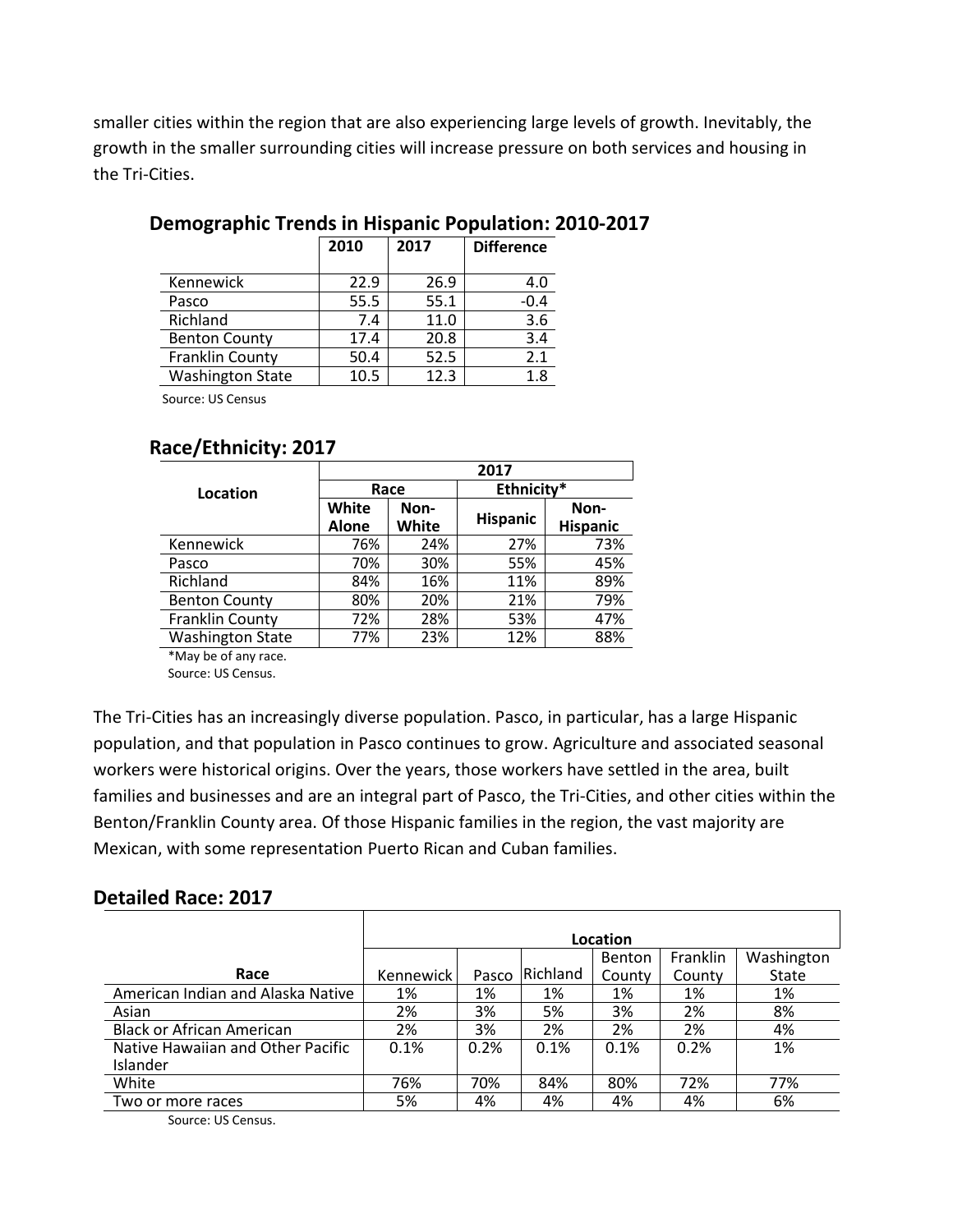There continues to be a large percentage of foreign-born residents – Hispanic and non-Hispanic. People look for opportunities in agriculture and other economic sectors. Inability to speak English well, or at all, can be a barrier for those speaking Spanish, as well as those with other native languages (for example, Russian and Ukrainian). Inability to read English, or read at all, affects people's ability to understand contracts. This lack of understanding was noted as a concern during stakeholder/public meetings on the topic of fair housing issues in the Tri-Cities region. This lack of understanding is involved in rental agreements, banking documentation, and plays an important role in predatory lending practices.

# **Population by Race/Ethnicity Trend: 1990 to 2010**



The shifts in demographics experienced in the Tri-Cities since 1990 are highlighted in the maps above. It's apparent that the Hispanic populations have been moving to Pasco and Kennewick predominately. Most specifically, Eastern Pasco and Eastern Kennewick, on both sides of the Columbia River.

# **RCAPS and ECAPS**

A large body of social research has demonstrated the powerful negative effects of residential segregation on income and opportunity for minority families. Historically, the Department of Housing and Urban Development (HUD) has relied on identifying racially and ethnically concentrated areas of poverty (RCAPs and ECAPs), geographic areas where both high poverty rates and a high percentage of minorities are clustered. The rationale for this analysis was to help communities determine where to invest housing resources by pinpointing the areas of the greatest existing need. However, current evidence suggests that adding more subsidized housing to places that already have a high concentration of social and economic issues (i.e. RCAPs and ECAPs) could be counter-productive and not meet the spirit of the goals of HUD programs.

This does not mean RCAP/ECAPs should be ignored by communities, however. Residents in RCAP/ECAPs still need services and high-quality places to live, and stabilizing and improving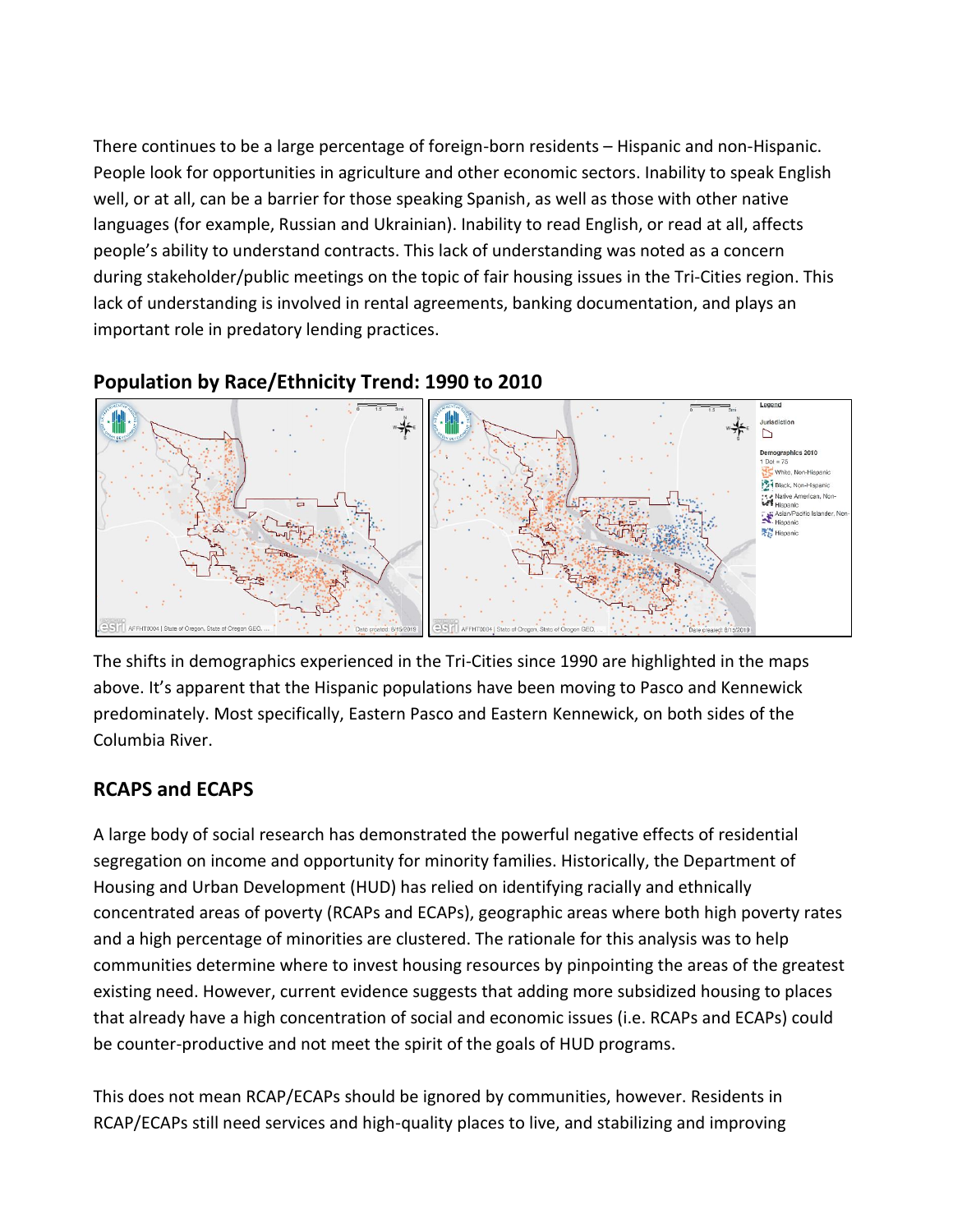conditions in the lowest-income neighborhoods remains a key priority of HUD programs. Instead, investment should be balanced between existing RCAP/ECAPs and other neighborhoods that offer opportunities and advantages for families.

The standard HUD definitions of RCAPs and ECAPs are areas where the total non-White population is greater than 50%, and the poverty rate is greater than 40%. These baseline thresholds for defining RCAPs are meant to serve as a starting point for communities across the nation.

The RCAP and ECAP census tracts are highlighted below where these areas of high minority and poverty concentration are located to help inform our analysis.

# **2010 R/ECAP Census Tracts**



The three (3) R/ECAP census tracts in the Tri-Cities align fairly closely with the areas of that have seen large growths in the Hispanic population since 1990. Comparing the above map to the Race/Ethnicity trends map above, we can see that the two census tracts with the largest Hispanic growth from 1990 to 2010 are both identified as R/ECAP census tracts in 2010.

# **Population and Disability**

The Tri-Cities area has seen an increased portion of its population living with a disability. Most notably, those with disabilities most associated with elderly persons have increased. As many persons with disabilities rely on social security supplemental income (the majority income source within the disabled community), housing for persons with disabilities is a tremendous affordability problem. Persons on social security supplemental income can afford less than \$200 a month for rent and utilities (approximately 1/3 of total SSI income). Without rent assistance, this extremely low-income group of individuals has little choice but to live in overcrowded or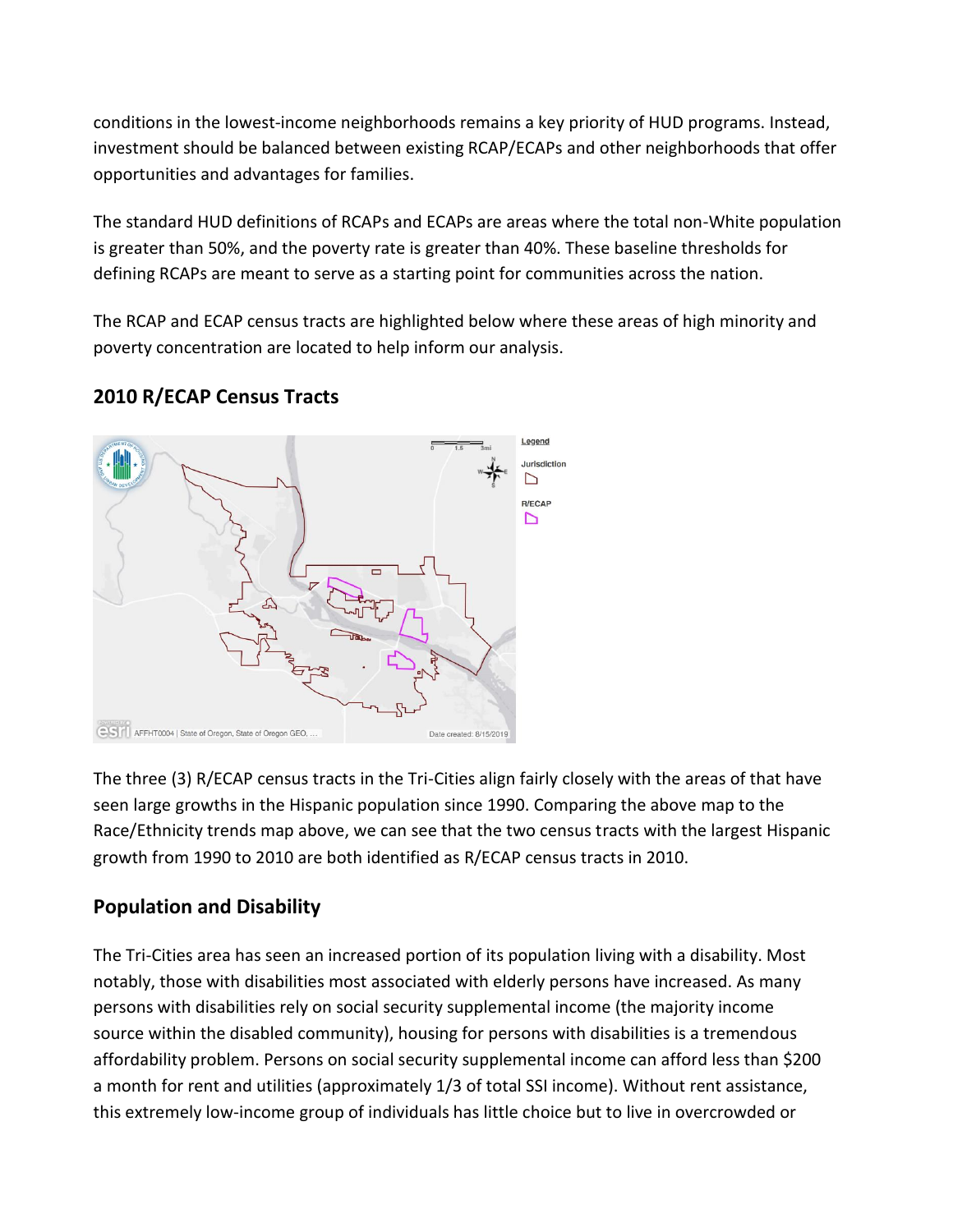sub-standard units, residing in homes of parents or siblings well into adulthood, couch surfing, or at risk of becoming homeless.

|              |           |       |          | Benton | Franklin | Washington |
|--------------|-----------|-------|----------|--------|----------|------------|
|              | Kennewick | Pasco | Richland | County | County   | State      |
| 2010         | 10.8%     | 9.5%  | 11.1%    | 11.1%  | 9.3%     | 12.0%      |
| 2017         | 14.1%     | 10.1% | 14.3%    | 13.9%  | 10.1%    | 12.8%      |
| Percentage   | 3.3       | 0.6   | 3.2      | 2.8    | 0.8      | 0.8        |
| Point Change |           |       |          |        |          |            |

#### **Overall Change in Population with a Disability**

Source: US Census; 2010 & 2017

Richland and Kennewick have seen an overall increase in a population that is living with a disability at a rate that is above both Franklin and Benton County as well as Washington state. This does not necessarily mean that the region is seeing a disproportionately high number of people with a disability moving to the area, rather it is more indicative of a region that is outpacing the general growth trend of its county and state.

#### **2017 Population by Disability Type**

|                    | Kennewick | Pasco | Richland |
|--------------------|-----------|-------|----------|
| Hearing            | 4.1%      | 3.0%  | 4.0%     |
| Vision             | 2.4%      | 2.3%  | 2.5%     |
| Cognitive          | 6.5%      | 4.3%  | 6.9%     |
| Ambulatory         | 8.1%      | 5.4%  | 7.3%     |
| Self-Care          | 2.6%      | 2.0%  | 2.7%     |
| Independent Living | 7.2%      | 4.4%  | 7.6%     |
|                    |           |       |          |

Source: US Census; 2017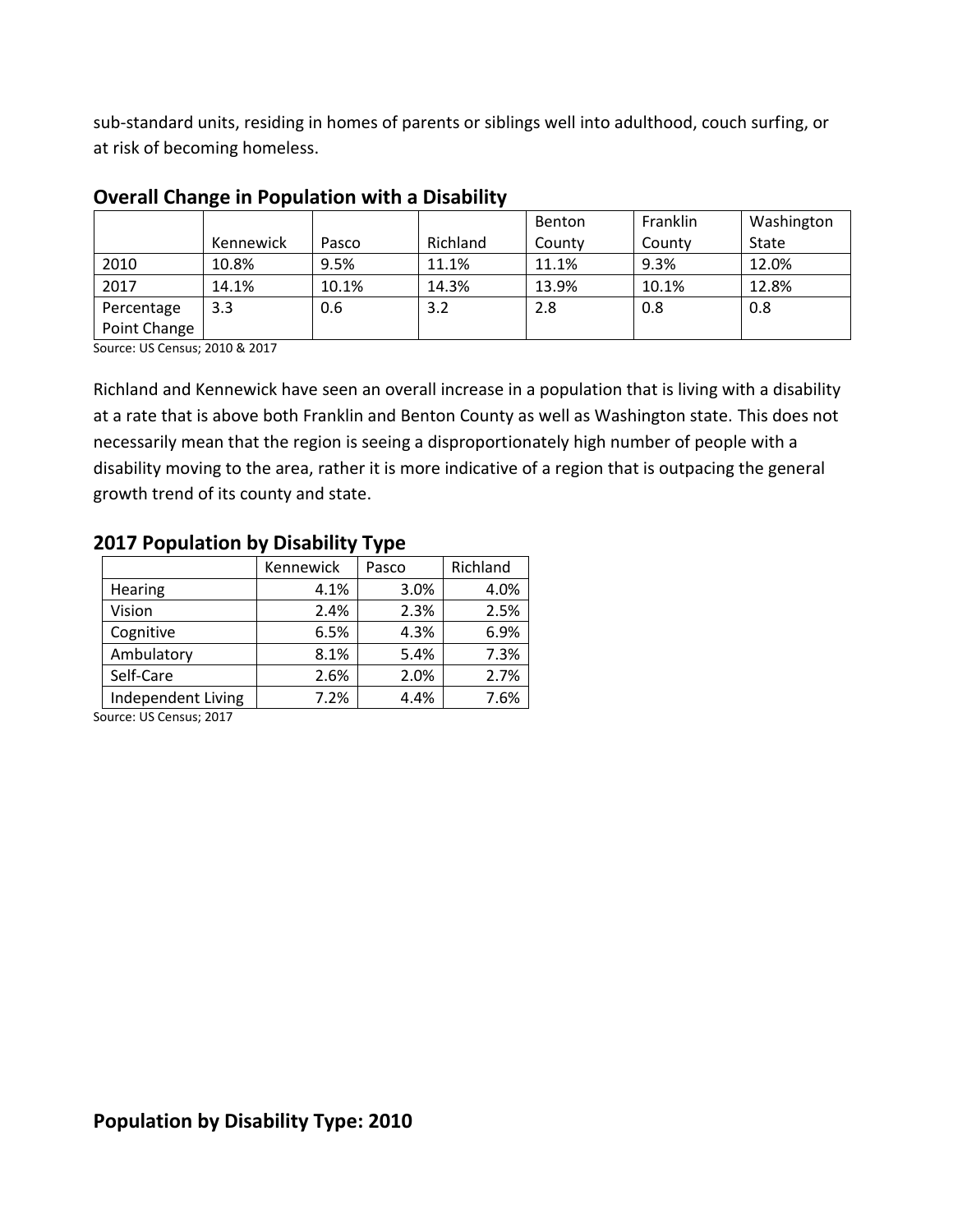

The map above shows that there is no clear concentration of those persons living with a disability. However, it is notable that there is some clustering of just South of the Columbia River in Kennewick, where the R/ECAP census tract is located. Because these disability types are more often associated with elderly populations, it likely that those individuals identified in this map within the R/ECAP census tract are both elderly and a minority population.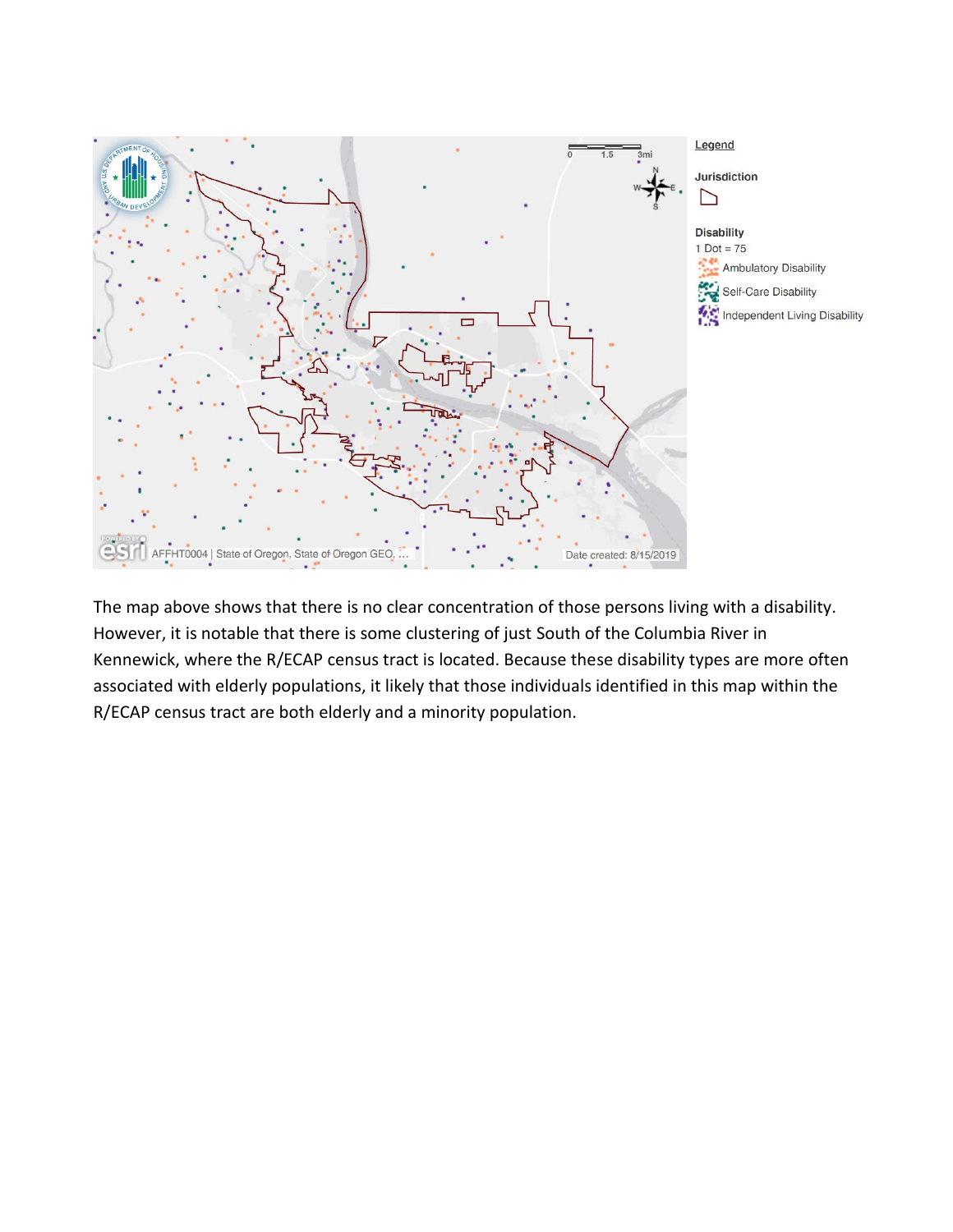**Population by Disability Type: 2010**



The map above shows that there is no clear concentration of those persons living with a disability. These disability types are associated with a wider group of individuals, so it is more likely that these disability types will be distributed more evenly across any given region.

# **Neighborhood Dissimilarity**

The Social Science Data Analysis Network (SSDAN) is an academic organization that utilizes US Census Bureau data to interpret dissimilarities that exist between races when comparing neighborhoods. The primary outcome of this dataset is a view of segregation between races within a specific geographic area. The dissimilarity index is "the relative separation or integration of groups across all neighborhoods of a city. If a city's white-black dissimilarity index were 65, that would mean that 65% of all white people would need to move to another neighborhood to make whites and black evenly distributed across all neighborhoods." This means that an index of zero indicates even distribution, while 100 represents complete segregation.

|        | . .                 |                  |
|--------|---------------------|------------------|
|        | Dissimilarity Index | Percent of Total |
|        | with Whites         | Population       |
| White* |                     | 73%              |
| Black* | 50.2                | 1%               |

#### **Dissimilarity Index for the Tri-Cities Region**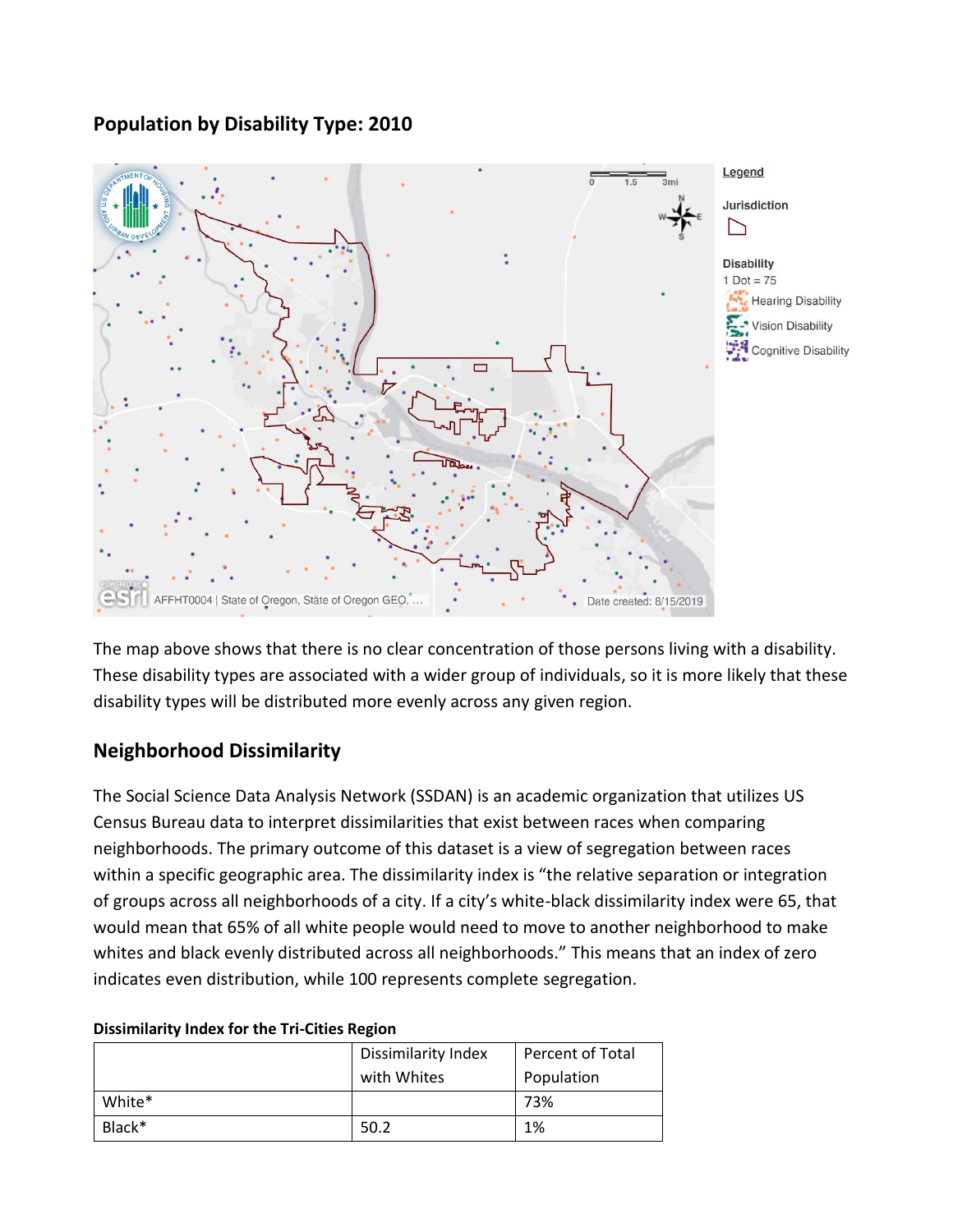| American Indian*   | 38.8 | 0.6% |
|--------------------|------|------|
| Asian*             | 39.0 | 2%   |
| Native Hawaiian*   | 73.3 | 0.1% |
| Other*             | 70.3 | 0.1% |
| Two or more races* | 30.2 | 2%   |
| Hispanic           | 55.9 | 21%  |

Source: Dissimilarity Index[: www.censusscope.org](http://www.censusscope.org/)

\* Non-Hispanic Only

\*\*When a group's population is small, its dissimilarity index may be high even if the group's members are evenly distributed. Thus, use caution in interpreting dissimilarities among populations with less than 1,000 people (Native Hawaiian and Other)

It is important to note the above data is from the 2000 Census, and the Tri-Cities has grown significantly among Hispanic and non-white populations. Maps below will further outline racial and ethnic concentrations in the Tri-Cities.

From the above chart, the index number identifies what percentage of that demographic would need to disperse to a different neighborhood to be evenly distributed as compared to the majority population (in this case, whites). The most significant indexes are among the Native Hawaiian, Other, and Hispanic populations. Notably, the proportion of the population that is Native Hawaiian and Other are small, both under 250 respectively. However, the Hispanic population makes up a large percentage of the Tri-Cities population and their dissimilarity index is 55.9, meaning the Hispanic population is most likely concentrated in a few areas of the Tri-Cities.

### **Households**

Nearly 70 percent of the households in the Tri-Cities are family households. In 2017 there were more large families (5 or more persons) in Pasco than in the other two cities. The number of households comprised of single individuals is important to note. In 2017 about 25% of households in the Tri-Cities were comprised of single persons. As the "baby boomers" age and retired persons look for living opportunities in the Tri-Cities, this will increase the demand for specific types of housing and services.

|                         | <b>Family Households</b> |         | <b>Non-Family Households</b> |              |  |
|-------------------------|--------------------------|---------|------------------------------|--------------|--|
| Location                | $2 - 4*$                 | $5 +$ * | <b>Singles</b>               | <b>Other</b> |  |
| Kennewick               | 55%                      | 12%     | 26%                          | 7%           |  |
| Pasco                   | 54%                      | 22%     | 20%                          | 4%           |  |
| Richland                | 57%                      | 9%      | 28%                          | 6%           |  |
| <b>Benton County</b>    | 58%                      | 11%     | 25%                          | 6%           |  |
| Franklin County         | 55%                      | 22%     | 19%                          | 4%           |  |
| <b>Washington State</b> | 56%                      | 9%      | 27%                          | 8%           |  |

#### **Types of Households 2017**

Source: US Census.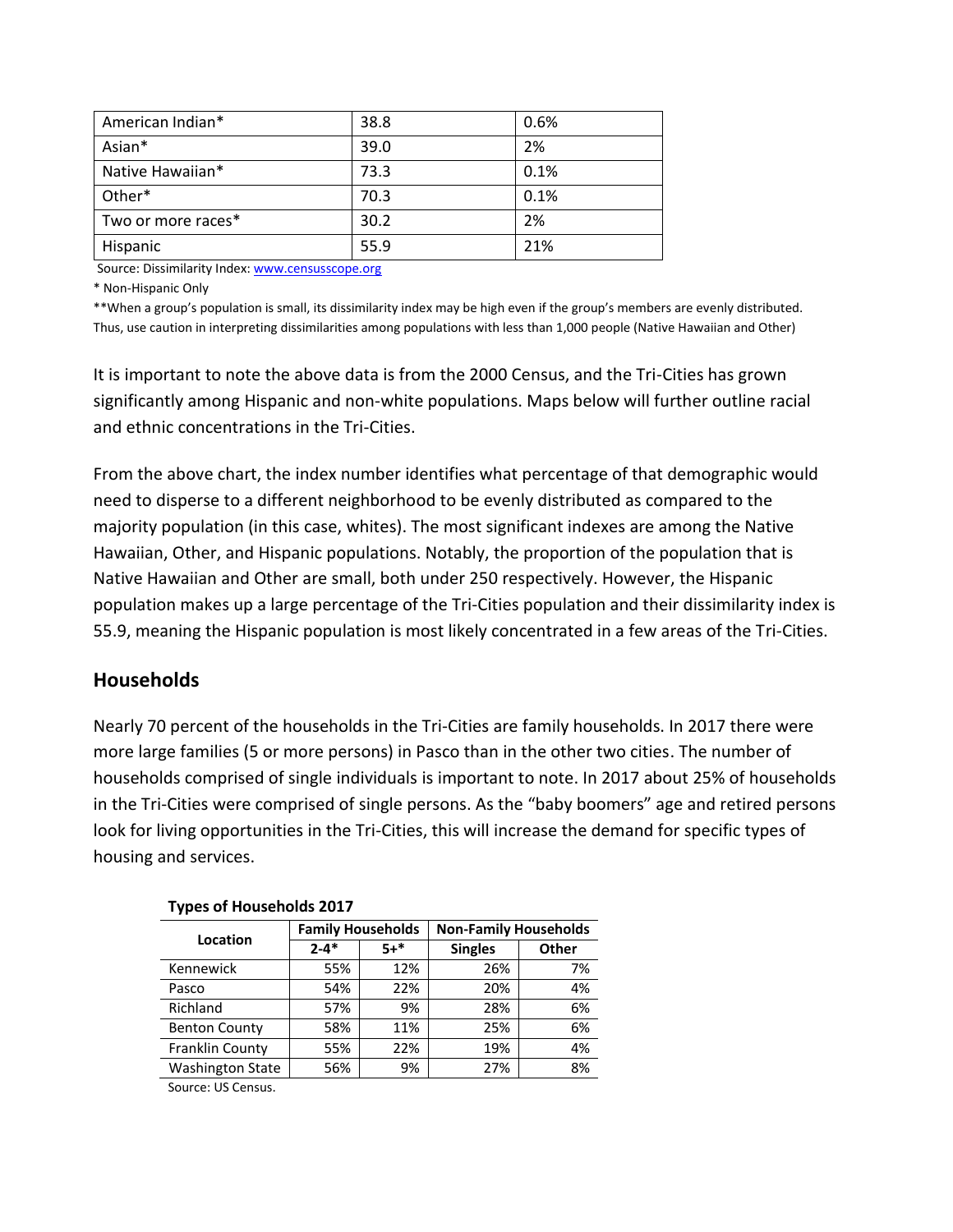### **Income**

The chart reflects the substantial diversity in household income between the three cities. It is also clear that median earnings for women and men differ, due in no small part to different occupations. This has implications, of course, for women raising children on their own and for elderly-women whose financial circumstances may be reduced upon the death of a spouse. Median household income varies by race and ethnicity as well.

Disparities in median income, as shown in the table below affect the ability to secure suitable, affordable housing. Also, median income is the mid-point – 50% of households are earning less, often substantially less.

| <b>Income</b>                  | Location         |          |                 |  |  |
|--------------------------------|------------------|----------|-----------------|--|--|
| <b>Measure</b>                 | <b>Kennewick</b> | Pasco    | <b>Richland</b> |  |  |
| Median household               | \$54,420         | \$59,969 | \$71,025        |  |  |
| Median family                  | \$63,372         | \$63,468 | \$91,623        |  |  |
| Median earnings male*          | \$51,560         | \$42,629 | \$73,691        |  |  |
| Median earnings female*        | \$33,931         | \$34,841 | \$47,656        |  |  |
| Median household white alone** | \$57,481         | \$64,569 | \$71,601        |  |  |
| Median household Hispanic**    | \$40,999         | \$44,578 | \$45,900        |  |  |
| *Working full-time year-round  |                  |          |                 |  |  |

**Household Income 2017**

ie, year-round Source: US Census.

The table below examines the level of poverty in each of the cities as of 2017. Nearly a quarter of women with children under 5 years of age (and no husband present) were living in poverty in Kennewick and Pasco, and nearly half in Richland. Persons with disabilities who must rely on SSI as a major or exclusive source of income and elderly residents living on limited fixed incomes are examples of community members living in often extreme poverty. Poverty, compounded with special needs, reduces housing choice.

#### **Persons Living in Poverty 2017**

| Location                  |     |                 |  |
|---------------------------|-----|-----------------|--|
| <b>Kennewick</b><br>Pasco |     | <b>Richland</b> |  |
| 17%                       | 17% | 10%             |  |
| 27%                       | 28% | 41%             |  |
|                           |     |                 |  |

Source: US Census.

# **Analysis of Home Mortgage Disclosure Act (HMDA) Data**

Unfettered access to fair housing choice requires impartial and equal access to the mortgage lending market. The Fair Housing Act prohibits lenders from discriminating against members of the protected classes in granting mortgage loans, providing information on loans, imposing the terms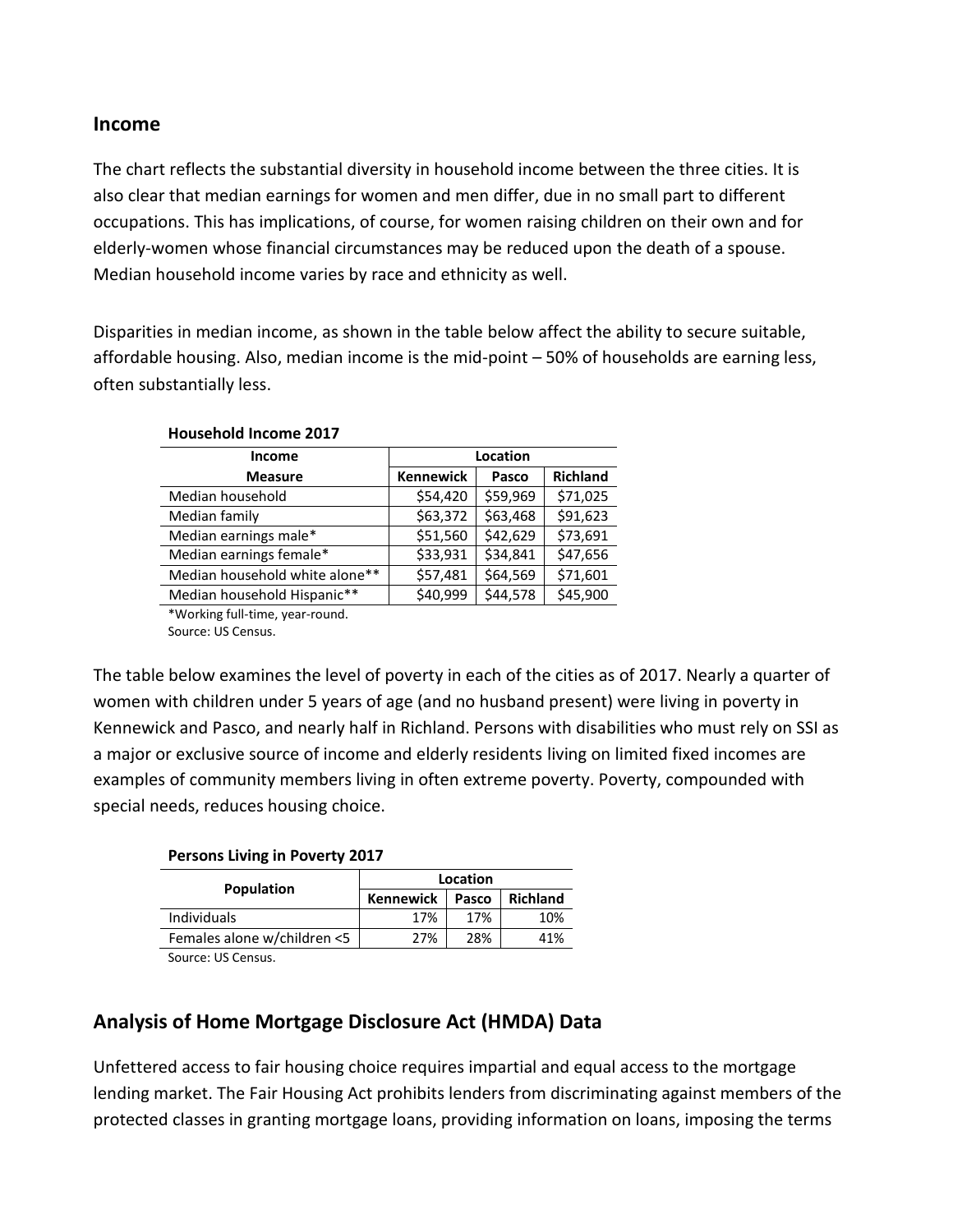and conditions of loans (such as interest rates and fees), conducting appraisals, and considering whether to purchase loans. An analysis of mortgage applications and their outcomes can identify possible discriminatory lending practices and patterns in a community.

Under the terms of the Financial Institutions Reform, Recovery, and Enforcement Act of 1989, any commercial lending institution that makes five or more home mortgage loans annually must report all residential loan activity to the Federal Reserve Bank under the terms of the Home Mortgage Disclosure Act (HMDA). The HMDA regulations require most institutions involved in lending to comply and report information on loans denied, withdrawn, or incomplete by race, sex, and income of the applicant.

The data help to identify possible discriminatory lending practices and patterns. The data focus on the number of homeowner mortgage applications received by lenders. The most recent HMDA data available for the Tri-Cities is from 2017. Government loans are considered FHA, FSA/RHS, or VA home loans. The information provided is for the primary applicant only; co-applicants were not included in the analysis. The data includes the entire Kennewick-Richland-Pasco Metropolitan Statistical Area (MSA), not just the Tri-Cities; although the Tri-Cities makes up the majority of the MSA's population.

| ------- <del>------------------</del><br>. |               |       |          |                  |       |           |  |
|--------------------------------------------|---------------|-------|----------|------------------|-------|-----------|--|
|                                            | American      | Asian | Black or | Native Hawaiian  | White | Hispanic  |  |
|                                            | Indian/Alaska |       | African  | or Other Pacific |       | or Latino |  |
|                                            | <b>Native</b> |       | American | Islander         |       |           |  |
| Conventional                               | 0.4%          | 2.6%  | 0.8%     | 0.2%             | 81.2% | 15.2%     |  |
| Loans                                      |               |       |          |                  |       |           |  |
| Government                                 | $0.9\%$       | 0.8%  | 1.3%     | 0.7%             | 84.4% | 24.1%     |  |
| Loans                                      |               |       |          |                  |       |           |  |

#### **Loan Applications Received by Race/Ethnicity**

Source: HMDA

The table above outlines all loan applications received by race for the region. For all loans received, Whites accounted for over 80% of both categories of loans and Hispanic households applied for far greater government loans than for conventional loans. The representation of Hispanic households applying for loans is less than their representation of the population within the region.

#### **Loan Application Denials by Race/Ethnicity**

|              | All Race  | American      | Asian | Black or | <b>Native</b>        | White | Hispanic  | Not       |
|--------------|-----------|---------------|-------|----------|----------------------|-------|-----------|-----------|
|              | &         | Indian/Alaska |       | African  | Hawaiian or          |       | or Latino | Hispanic  |
|              | Ethnicity | Native        |       | American | <b>Other Pacific</b> |       |           | or Latino |
|              |           |               |       |          | Islander             |       |           |           |
| Conventional | 7.7%      | 10.5%         | 10.3% | 5.4%     | $0.0\%$              | 5.5%  | 9.5%      | 4.8%      |
| Loans        |           |               |       |          |                      |       |           |           |
| Government   | 8.3%      | 0.0%          | 6.3%  | 7.4%     | 6.7%                 | 7.9%  | 9.7%      | 6.9%      |
| Loans        |           |               |       |          |                      |       |           |           |

Source: Home Mortgage Disclosure Act (HMDA); 2017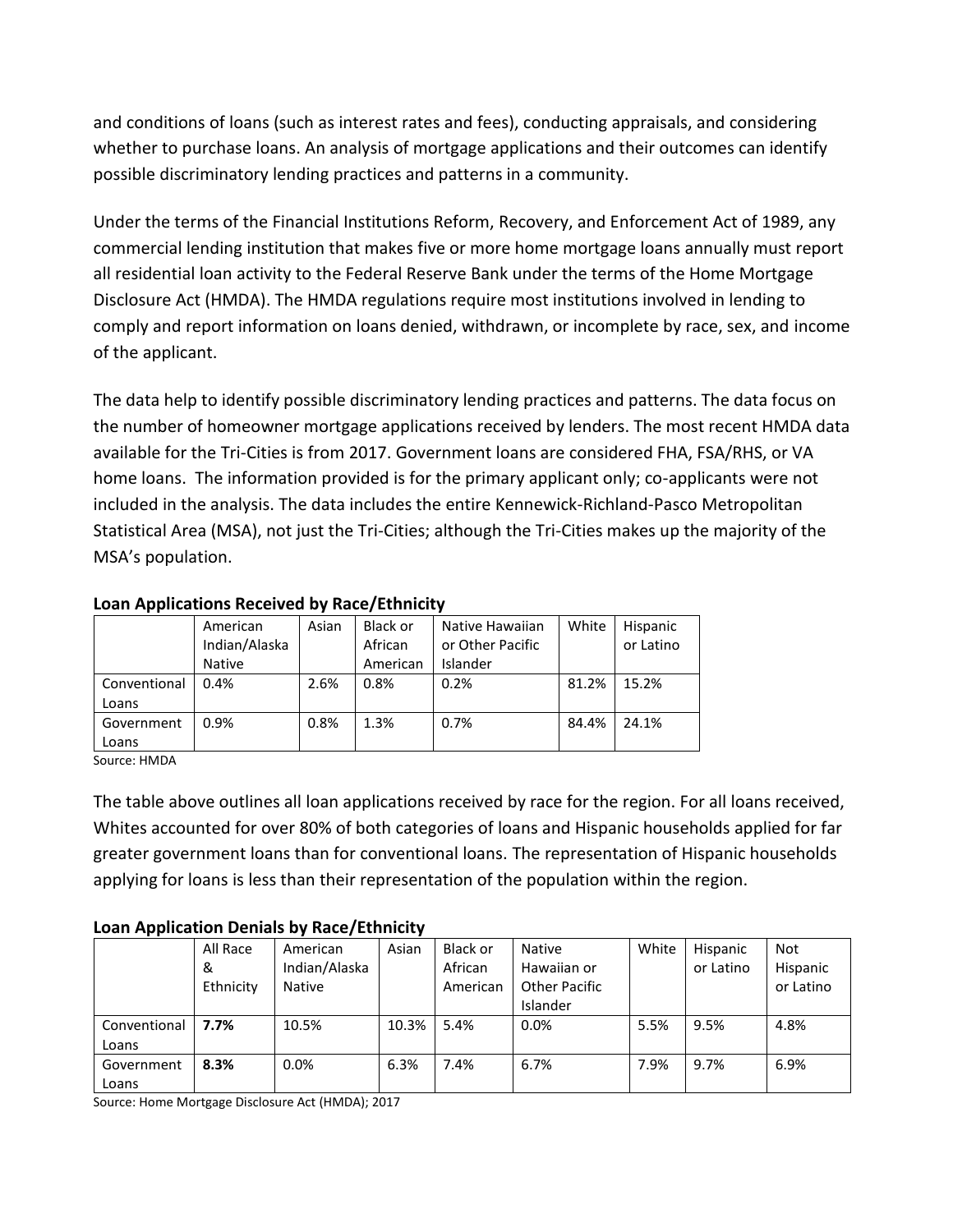The tables above outline the HMDA data as of 2017, reporting on loan application denials by race/ethnicity. The first column identifies what the denial rate is for the MSA as a whole, creating a comparison point from which to base possible discrimination when looking at loan denial rates.

**Loan Application Denials by Race/Ethnicity – Percentage Point Difference from Jurisdiction as a Whole**

|              | American<br>Indian/Alaska<br>Native | Asian  | Black or<br>African<br>American | Native Hawaiian<br>or Other Pacific<br>Islander | White  | Hispanic<br>or Latino | Not Hispanic<br>or Latino |
|--------------|-------------------------------------|--------|---------------------------------|-------------------------------------------------|--------|-----------------------|---------------------------|
| Conventional | 2.8                                 | 2.6    | $-2.3$                          |                                                 | $-2.2$ | 1.8                   | $-2.9$                    |
| Loans        |                                     |        |                                 |                                                 |        |                       |                           |
| Government   |                                     | $-2.0$ | $-0.9$                          | $-1.6$                                          | $-0.4$ | 1.4                   | $-1.4$                    |
| Loans        |                                     |        |                                 |                                                 |        |                       |                           |

Source: Home Mortgage Disclosure Act; 2017

The table above outlines the percentage points difference from the jurisdiction as a whole. A negative number indicates that the demographic experiences a denial rate that is above the jurisdiction as a whole. Those places where the rate for a race/ethnicity is higher than the jurisdictional rate are highlighted in yellow.

| . .           | All Race  | American      | - ت<br>Asian | Black or | Native Hawaiian          | White | Hispanic | <b>Not</b> |
|---------------|-----------|---------------|--------------|----------|--------------------------|-------|----------|------------|
|               | and       | Indian/Alaska |              | African  | or Other Pacific         |       | or       | Hispanic   |
|               | Ethnicity | Native        |              | American | Islander                 |       | Latino   | or Latino  |
| Conventional  |           |               |              |          |                          |       |          |            |
| Loans         |           |               |              |          |                          |       |          |            |
| < 50% Median  | 18.4%     | 0.0%          | 33.3%        | 0.0%     | $\overline{\phantom{a}}$ | 12.2% | 14.5%    | 10.3%      |
| Income        |           |               |              |          |                          |       |          |            |
| 50-79% Median | 11.9%     | 25.0%         | 0.0%         | 0.0%     | $\overline{\phantom{a}}$ | 7.9%  | 11.7%    | 5.5%       |
| Income        |           |               |              |          |                          |       |          |            |
| 80-99% Median | 6.3%      | 0.0%          | 0.0%         | 0.0%     | 0.0%                     | 4.3%  | 6.7%     | 3.3%       |
| Income        |           |               |              |          |                          |       |          |            |
| 100-119%      | 7.6%      | 0.0%          | 0.0%         | 16.7%    | 0.0%                     | 5.5%  | 9.7%     | 4.3%       |
| Median Income |           |               |              |          |                          |       |          |            |
| >120% Median  | 5.2%      | 11.1%         | 13.9%        | 7.1%     | 0.0%                     | 4.0%  | 5.2%     | 4.5%       |
| Income        |           |               |              |          |                          |       |          |            |
| Government    |           |               |              |          |                          |       |          |            |
| Loans         |           |               |              |          |                          |       |          |            |
| < 50% Median  | 20.3%     | 0.0%          | 0.0%         | 0.0%     | 0.0%                     | 20.3% | 19.8%    | 19.7%      |
| Income        |           |               |              |          |                          |       |          |            |
| 50-79% Median | 6.3%      | 0.0%          | 20.0%        | 0.0%     | 0.0%                     | 6.2%  | 6.2%     | 5.6%       |
| Income        |           |               |              |          |                          |       |          |            |
| 80-99% Median | 6.3%      | 0.0%          | 0.0%         | 0.0%     | 0.0%                     | 6.0%  | 8.0%     | 4.3%       |
| Income        |           |               |              |          |                          |       |          |            |
| 100-119%      | 10.3%     | 0.0%          | 0.0%         | 20.0%    | 0.0%                     | 10.9% | 13.3%    | 10.8%      |
| Median Income |           |               |              |          |                          |       |          |            |
| >120% Median  | 7.4%      | 0.0%          | 0.0%         | 20.0%    | 50.0%                    | 6.2%  | 6.5%     | 6.1%       |
| Income        |           |               |              |          |                          |       |          |            |

#### **Loan Application Denials by Income Category & Race**

Source: Home Mortgage Disclosure Act; 2017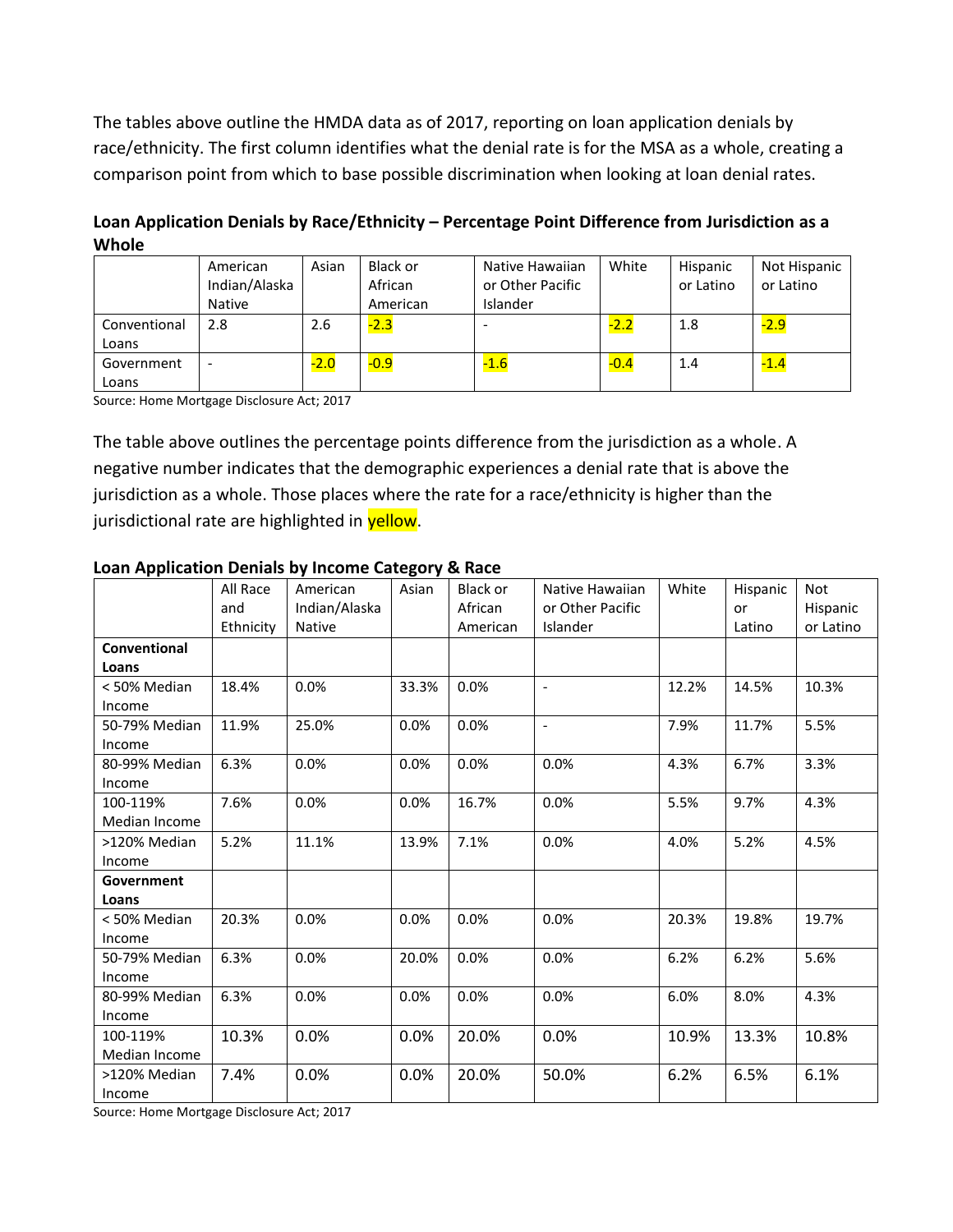#### **Loan Application Denials by Income Category & Race – Percentage Point Difference From Jurisdiction as a Whole**

|               | American      |             | <b>Black or</b>  | Native Hawaiian  |         |             | <b>Not</b> |
|---------------|---------------|-------------|------------------|------------------|---------|-------------|------------|
|               | Indian/Alaska |             | African          | or Other Pacific |         | Hispanic    | Hispanic   |
|               | <b>Native</b> | Asian       | American         | Islander         | White   | or Latino   | or Latino  |
| Conventional  |               |             |                  |                  |         |             |            |
| Loans         |               |             |                  |                  |         |             |            |
| < 50% Median  |               |             |                  |                  |         |             |            |
| Income        | 0             | $-14.90$    | $\boldsymbol{0}$ |                  | 6.20    | 3.90        | 8.10       |
| 50-79% Median |               |             |                  |                  |         |             |            |
| Income        | $-13.10$      | 0           | 0                |                  | 4.00    | 0.20        | 6.40       |
| 80-99% Median |               |             |                  |                  |         |             |            |
| Income        | 0             | 0           | 0                | $\pmb{0}$        | 2.00    | $-0.40$     | 3.00       |
| 100-119%      |               |             |                  |                  |         |             |            |
| Median Income | 0             | 0           | $-9.10$          | 0                | 2.10    | $-2.10$     | 3.30       |
| >120% Median  |               |             |                  |                  |         |             |            |
| Income        | $-5.90$       | $-8.70$     | $-1.90$          | $\mathbf 0$      | 1.20    | $\mathbf 0$ | 0.70       |
| Government    |               |             |                  |                  |         |             |            |
| Loans         |               |             |                  |                  |         |             |            |
| < 50% Median  |               |             |                  |                  |         |             |            |
| Income        | 0             | $\Omega$    | 0                | $\mathbf 0$      | 0       | 0.50        | 0.60       |
| 50-79% Median |               |             |                  |                  |         |             |            |
| Income        | 0             | $-13.70$    | 0                | 0                | 0.10    | 0.10        | 0.70       |
| 80-99% Median |               |             |                  |                  |         |             |            |
| Income        | 0             | 0           | 0                | 0                | 0.30    | $-1.70$     | 2.00       |
| 100-119%      |               |             |                  |                  |         |             |            |
| Median Income | 0             | 0           | $-9.70$          | 0                | $-0.60$ | $-3.00$     | $-0.50$    |
| >120% Median  |               |             |                  |                  |         |             |            |
| Income        | 0             | $\mathbf 0$ | $-12.60$         | $-42.60$         | 1.20    | 0.90        | 1.30       |

Source: Home Mortgage Disclosure Act; 2017

Similar to the table outlining loan application denials based on race, the table above identifies the percentage point difference of loan denial based on a household's race and income. The negative numbers above show the places where the denial rate is above the rate of the jurisdiction as a whole.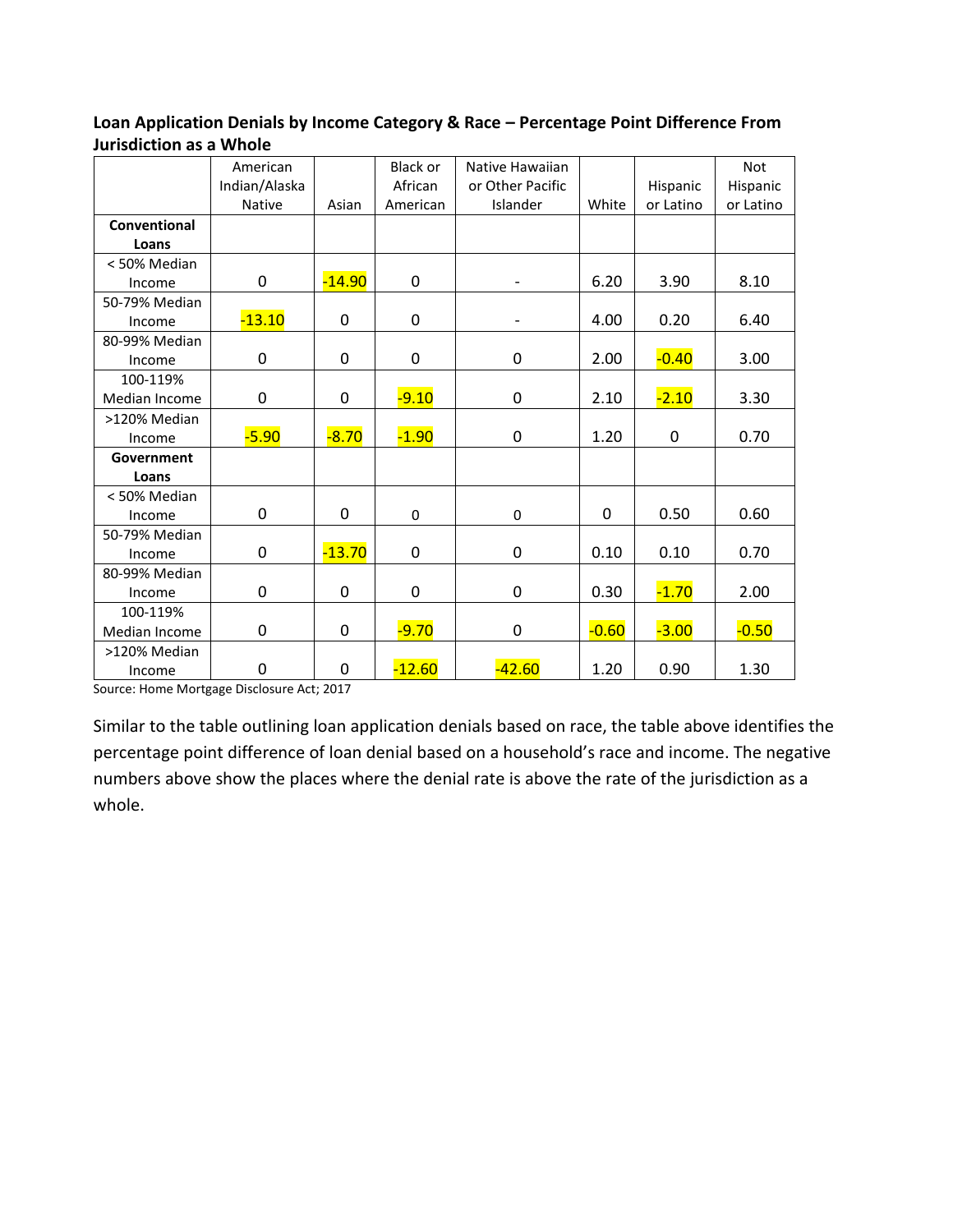### **Community Reinvestment Act**

The Community Reinvestment Act (CRA) was enacted by Congress in 1977 to encourage depository institutions to help meet the credit needs of the communities in which they operate, including low- and moderate-income neighborhoods. The CRA requires supervisory agencies to assess performance periodically. The four federal bank supervisory agencies are Office of the Comptroller of the Currency (OCC), Board of Governors of the Federal Reserve System (FRB), Office of Thrift Supervision (OTS), and Federal Deposit Insurance Corporation (FDIC). Performance is evaluated in terms of the institution (capacity, constraints and business strategies), the community (demographic and economic data, lending, investment, and service opportunities), and competitors and peers. Ratings assigned range from: outstanding, satisfactory, needs to improve, and substantial noncompliance.

The following ratings pertain to banks rated between 2010 and 2019 in Pasco and Kennewick. Note that this is not an exhaustive list of banks in the Tri-Cities, only the banks tested since 2010. No banks in the Tri-Cities have received a "needs to improve" or "substantial noncompliance" since testing results have been made public. No listings were shown for financial institutions in Richland. All institutions shown had satisfactory or better ratings.

#### **CRA Bank Ratings – 2010-2019**

| <b>Bank</b>                  | City      | Agency      | Rating       | <b>Exam Method</b> | <b>Exam Date</b> |
|------------------------------|-----------|-------------|--------------|--------------------|------------------|
| <b>Community First Bank</b>  | Kennewick | <b>FDIC</b> | Satisfactory | Small bank         | 2/1/2010         |
| <b>Community First Bank</b>  | Kennewick | <b>FDIC</b> | Outstanding  | Small bank         | 2/1/2016         |
| <b>Community First Bank</b>  | Kennewick | <b>FDIC</b> | Outstanding  | Small bank         | 1/1/2019         |
| <b>Bank Reale</b>            | Pasco     | <b>FDIC</b> | Satisfactory | Small bank         | 1/1/2012         |
| Carrosa, Marian, Jamesattana |           |             |              |                    |                  |

Source: ffiec.gov/craratings

# <span id="page-18-0"></span>**Fair Housing Zoning and Policies In Tri-Cities**

The *Fair Housing Planning Guide* was established by HUD as a guiding tool, identifying topics and issues to investigate when developing the Analysis of Impediments to Fair Housing Choice. Similarly, the 2016 HUD-DOJ guidance on fair housing asks local jurisdictions to consider "How does the Fair Housing Act apply to state and local land use and zoning?" This section covers those topics.

### **Administrative Actions**

#### **Outreach and Testing**

Each of the three cities makes written materials available on tenants' rights and enforceable fair housing laws in the area. The materials are made readily available at the city building where residents may go to pay utility bills or meet with city staff. Occasionally, fair housing information is included in utility bills that are mailed out to residents.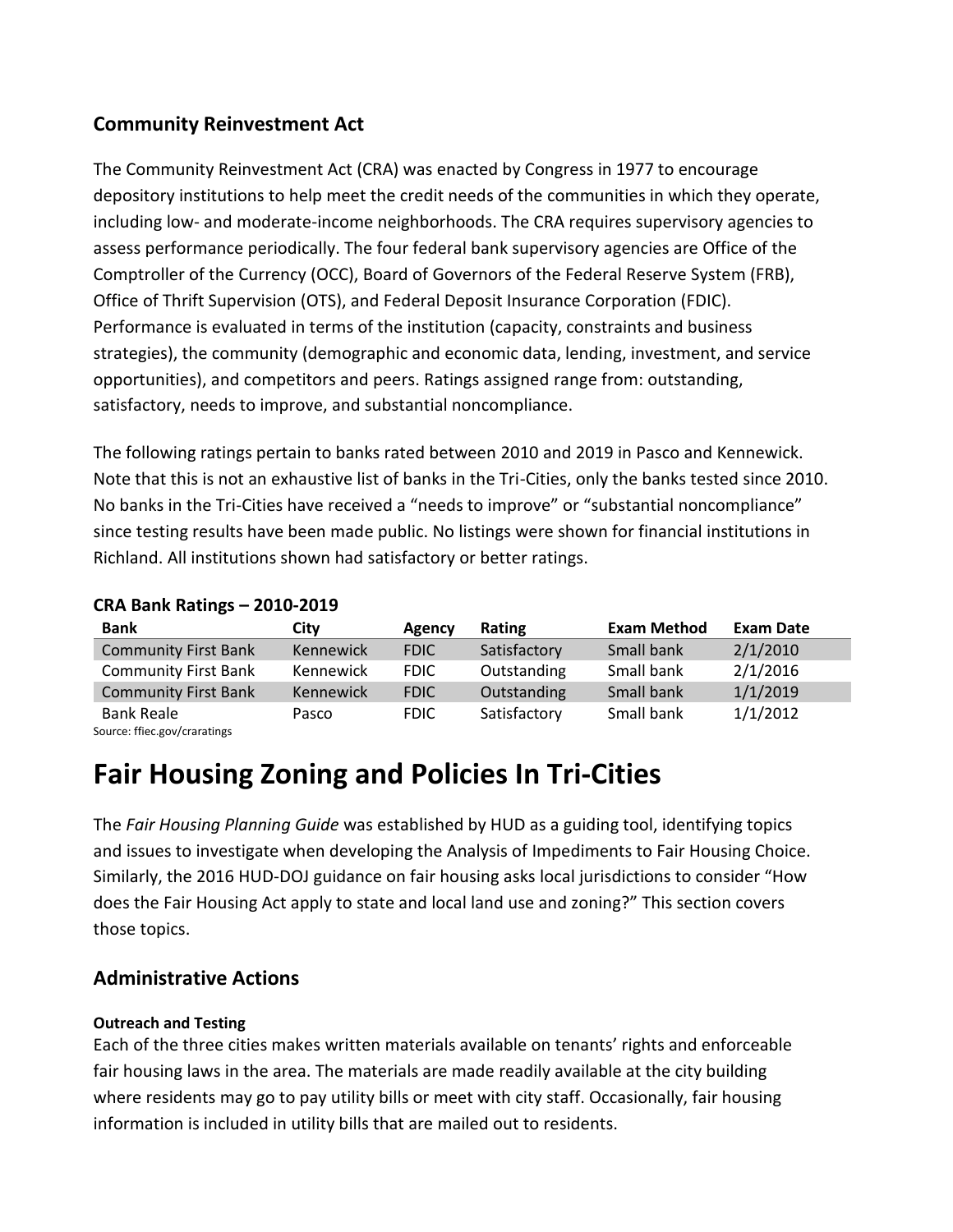The Tri-Cities partner to host Fair Housing training, completed by the Northwest Fair Housing Alliance (NWFHA). Also, NWFHA conducts fair housing testing in the Tri-Cities, both complaintbased testing and audit testing. The audit testing conducted between January 2017 and December 2018, a two-year period, found a discrimination rate of 5%. This audit testing consisted of 44 total tests conducted, testing in four aspects:

- 1. Rental Religion
- 2. Rental National Origin
- 3. Lending
- 4. Accessibility

Of those two audit tests that found discrimination, both were within the Rental – National Origin category.

#### **Waitlists**

None of the cities operate public housing, so none of the cities have waitlists to manage. There are two Housing Authorities (HA) that operate within the Tri-Cities: The Housing Authority of the City of Pasco and Franklin County and the Kennewick Housing Authority (KHA). Both Housing Authorities manage a Housing Choice Voucher (HCV) waitlist, and both put into place localized preferences, as permitted by HUD.

The Kennewick Housing Authority identifies HCV application preferences in its *Administrative Plan*. Those preferences are (1) domestic violence victims, (2) elderly or disabled, (3) veteran household.

The City of Pasco and Franklin County Housing Authority also utilizes application preferences for their HCV program. Those preferences are (1) elderly family, (2) disabled family, (3) working family, (4) veteran status.

#### **Building Codes**

Each of the three cities updates their local Building Codes related to handicapped accessibility as the Washington State Building Codes is adopted (2009 ICC/ANSI A117.1-09, Accessible and Usable Buildings and Facilities, with statewide amendments, adopted as part of the IBC). The updates assure that construction considers the latest standards to improve accessibility for the elderly and disabled.

#### **Zoning Ordinances**

#### **Family Definition**

Each of the cities explicitly defines family in their Municipal Codes. In each of the cities, "family" is defined broadly as one or more persons occupying a single housing unit. The definition of family in the Tri-Cities does not discriminate based on family type or size. Below are the definitions for each City: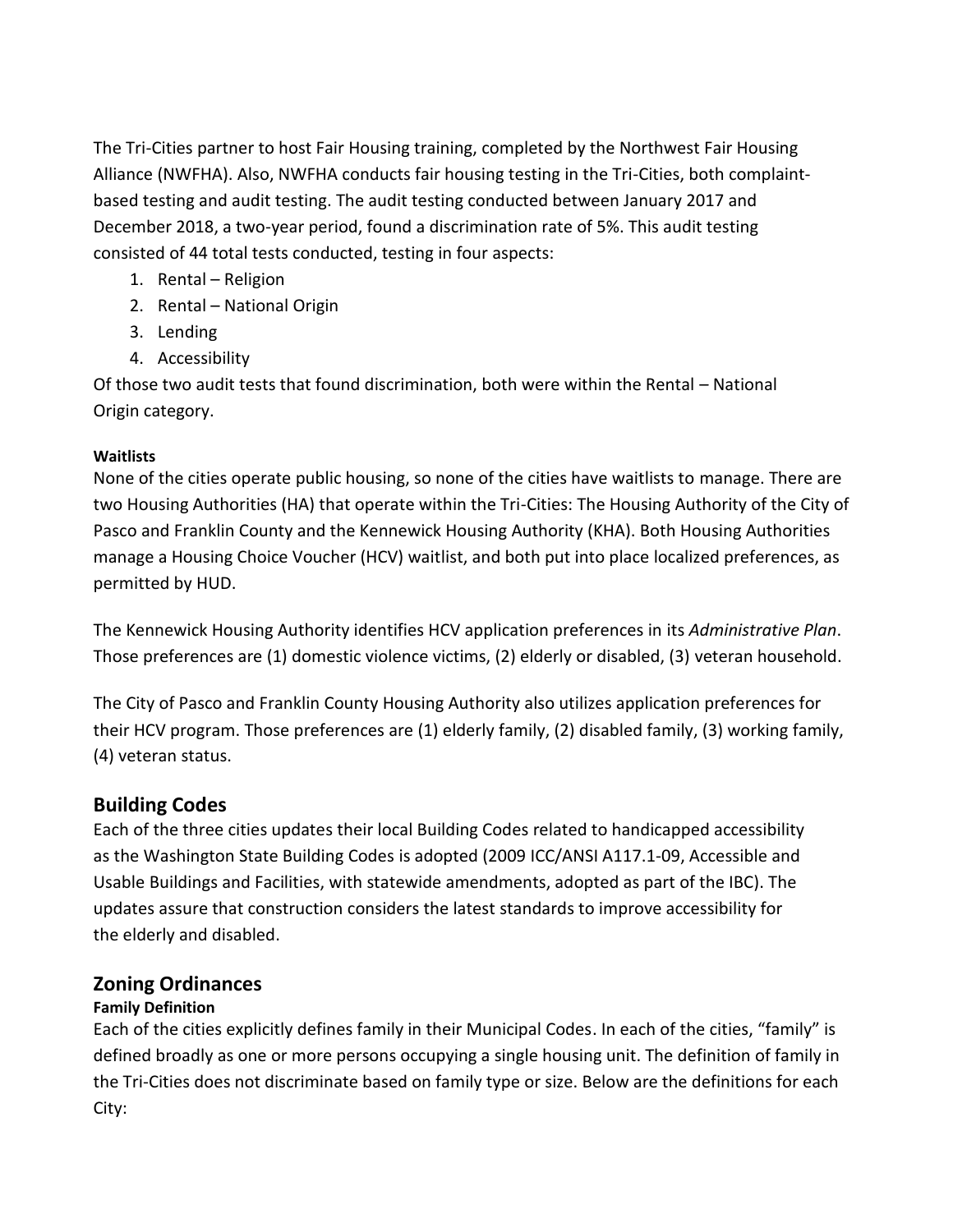Richland: *"Family" means one or more persons occupying a premises and living as a single, nonprofit housekeeping unit, as distinguished from a group occupying a hotel, club, boardinghouse or rooming house, fraternity or sorority house.<sup>1</sup>*

Pasco: *"Family" means one or more persons (but not more than six unrelated persons) living together as a single housekeeping unit. For purposes of this definition and notwithstanding any other provision of this code, children with familial status within the meaning of 42 USC § 3602(k) and persons with handicaps within the meaning of 42 USC § 3602(h) will not be counted as unrelated persons.<sup>2</sup>*

Kennewick: *Family means one or more persons living together as a single housekeeping unit. 3*

### **Accessory Dwelling**

Each of the cities has zoning ordinances that address the use of accessory dwelling units (ADUs). Accessory dwelling units are not restricted to any single neighborhood. Associated ordinances would not seemingly cause a concentration of accessory dwelling units to a specific region of any given City. Restrictions of the physical structure and its relationship with the primary building vary between the cities, however accessory dwelling units are permitted on residential parcels in each of the cities.

For complete ordinance language, please see the following references for accessory dwellings:

- Richland: Municipal Code 23.42.020
- Pasco: Municipal Code 25.165.040
- Kennewick: Municipal Code 18.27.010

### **Density**

 $\overline{a}$ 

As of June 2018, the Pasco City Council passed Resolution Number 3845, declaring the preferred Urban Area Growth (UGA) boundary for the City. Given the substantial growth of the City, expecting the need of just over 15,000 new housing units in the next 20 years, the City needs to expand its footprint to accommodate new housing as well as other broader use spaces. This Resolution has been forwarded to Franklin County for its consideration.

The City of Pasco revised its Municipal Code to allow for an increase in housing density in its R-2 to R-4 zoning classifications which will impact the number of units developed, with the aim of increasing affordability.

Richland updated its zoning ordinance in 2009 to provide for mixed-use development in

<sup>1</sup> Municipal Code 23.06.340

<sup>2</sup> Municipal Code 25.15.080

<sup>3</sup> Municipal Code 18.09.680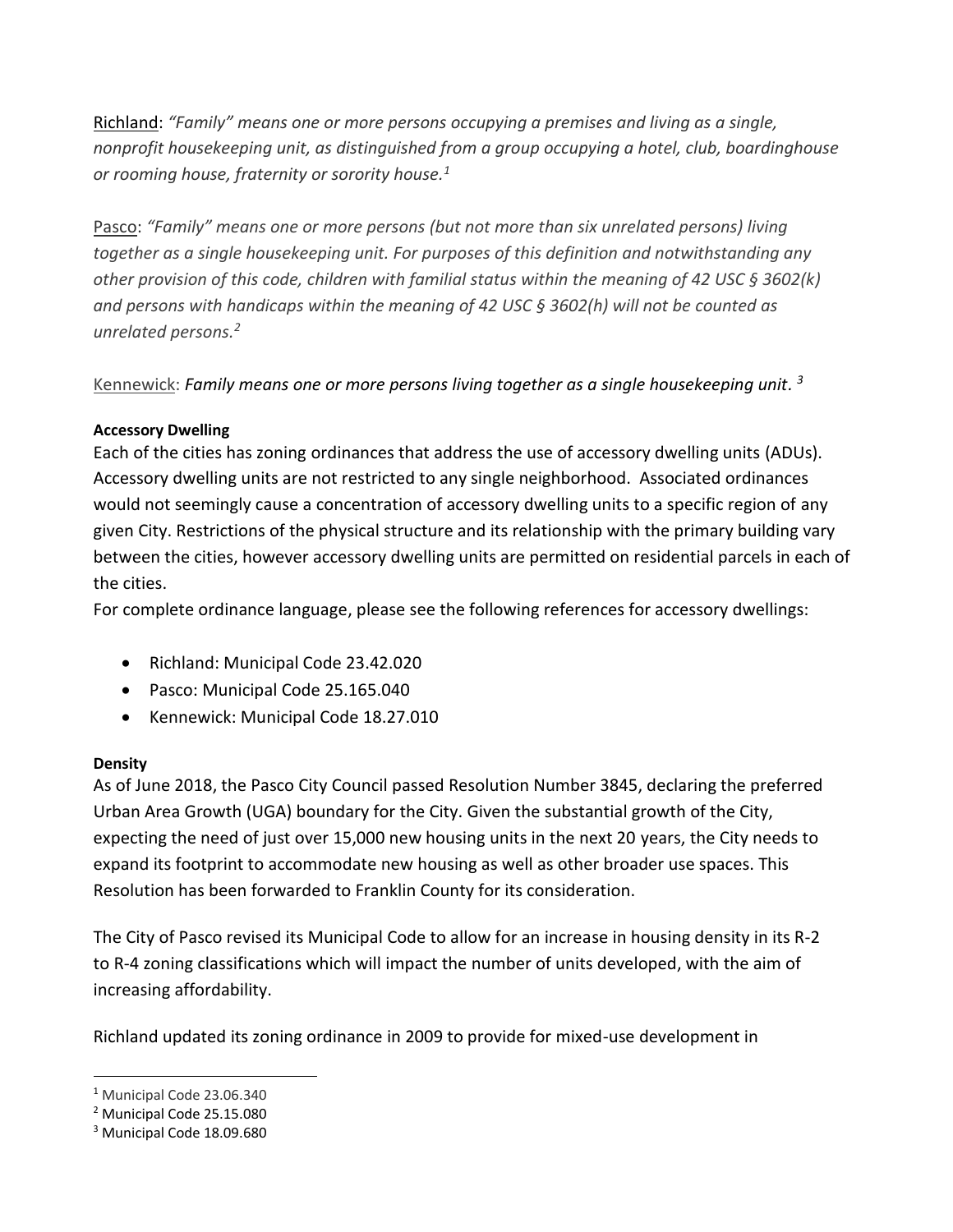the Central Business District. The zoning ordinance will allow less expensive smaller apartments in the core area next to transportation and services. It will also potentially improve access to affordable housing for the elderly and persons with disabilities.

Kennewick allows accessory apartments in all residential zones provided they are built within the existing structure. Its Alternative Residential Provisions allow densities to increase in all residentially- zoned properties. Recently, Kennewick began allowing both attached and detached ADUs. Also, Kennewick has adopted a Mixed Use Comprehensive Plan Land Use designation and the Urban Mixed Use (UMU) zoning district that allows residential uses either in conjunction with commercial development or as stand-alone uses. There are two areas zoned as UMU which are in the Bridge-to-Bridge subarea and at Vista Field.

# **Comprehensive Plans**

 $\overline{a}$ 

A City's Comprehensive Plan sets the policies on which current and future development of a community is based. They provide a guide to local public planning which may impact fair housing.

Pasco's 2007-2027 Comprehensive Plan<sup>4</sup> Housing Element outlines the need and strategy for housing development in the City. Described in the plan are five (5) housing goals/policies that will guide the City's development in the future. Several of these goals directly address the City's need for mixed development and the need to mitigate concentrations of populations to specific neighborhoods or regions. Those goals are:

- 1. Encourage housing for all economic segments of the City's population
	- a. Avoid large concentrations of high-density housing
	- b. Support dispersal of special needs housing throughout the community
	- c. Encourage medium/high density housing near arterial and neighborhood/community shopping facilities and employment areas
- 2. Strive to maintain a variety of housing consistent with the local and regional market
	- a. Allow for a full range of residential environments
- 3. Support efforts to provide affordable housing to meet the needs of low- and moderateincome households in the community
	- a. The city shall work with public and private sector developers to ensure that lower income housing is developed on scattered sites and in such a manner that it blends with surrounding neighborhoods

The 2017-2037 Kennewick Comprehensive Plan<sup>5</sup> outlines three (3) goals, also aligning with Countywide Planning Principles. The goals work to address the critical housing needs of the region while understanding the need to do so in a manner that does not concentrate

<sup>4</sup> <https://www.pasco-wa.gov/DocumentCenter/View/2592/Comprehensive-Plan-2007-2027-Volume-1-of-2-PDF>

<sup>5</sup> [https://www.go2kennewick.com/DocumentCenter/View/9723/Comprehensive-Plan-Together-we-are-One-](https://www.go2kennewick.com/DocumentCenter/View/9723/Comprehensive-Plan-Together-we-are-One-Kennewick)[Kennewick](https://www.go2kennewick.com/DocumentCenter/View/9723/Comprehensive-Plan-Together-we-are-One-Kennewick)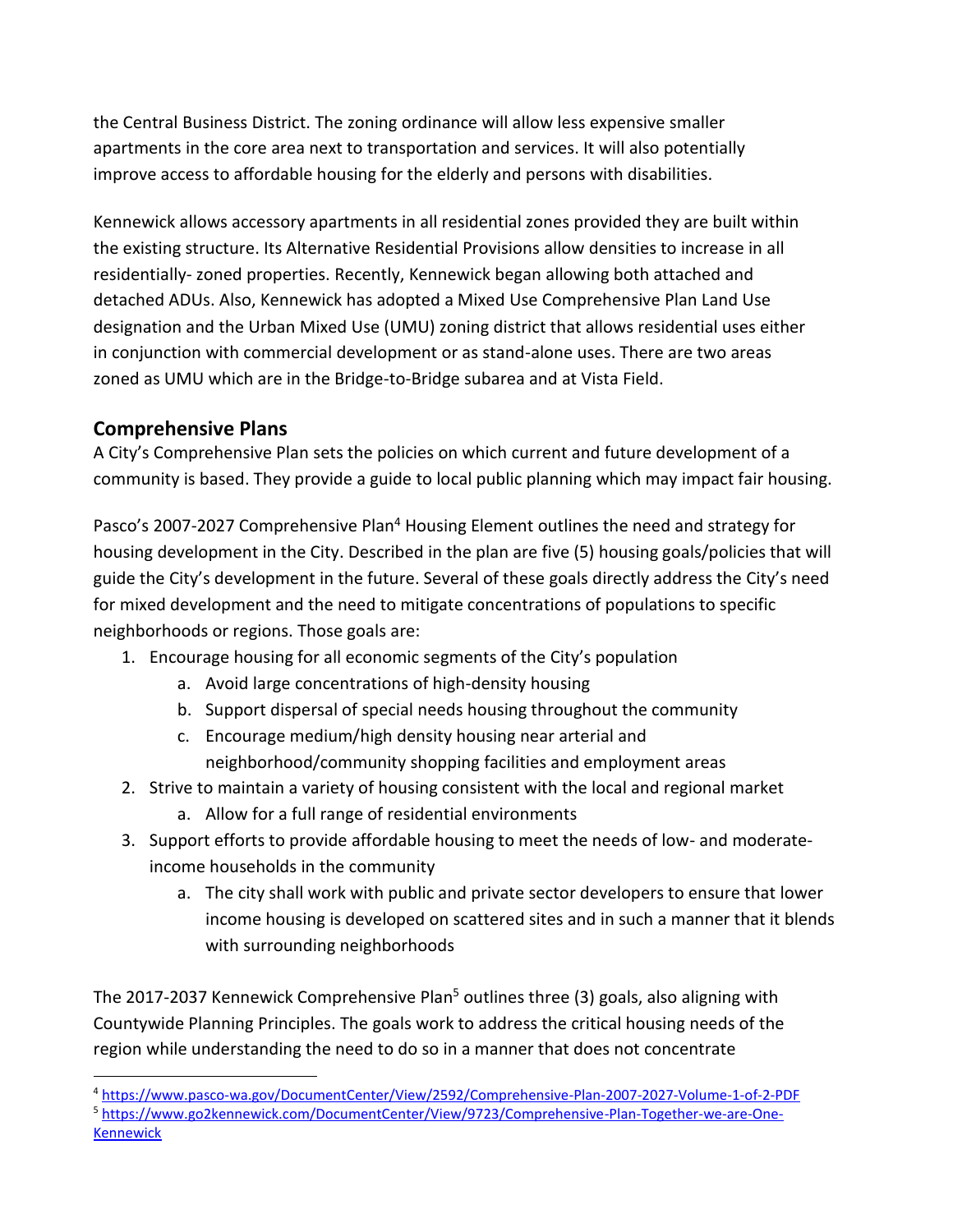populations or contribute to discriminatory practices. Those goals are:

- 1. Support and develop a variety of housing types and densities to meet the diverse needs of the population
	- a. Support special needs housing within a variety of residential environments
	- b. Promote the development of senior housing in proximity to needed services
	- c. Allow residential developments such as condominiums, zero lot lines, accessory apartments, and other innovative housing techniques
- 2. Promote affordable housing for all economic segments of the community
	- a. Explore the use of density bonuses, parking reductions, multi-family tax exemptions, and permit expediting to encourage the development of housing affordable at below-market-rate

Richland's 2017 Comprehensive Plan<sup>6</sup> identifies six (6) primary goals considering housing for the City. Several of those goals directly address fair housing considerations in the region. Those goals are:

- 1. Provide a range of housing densities, sizes, and types for all income and age groups
	- a. Encourage mixed-use developments
	- b. Support senior housing and long-term care/assisted living facilities in the City within close proximity to commercial uses and medical services and facilities
- 2. Encourage the maintenance and preservation of existing housing stock and residential neighborhoods
	- a. Continue to allow accessory dwelling units in single-family residential districts
	- b. Accommodate non-profit and public agencies' efforts to purchase, construct and rehabilitate housing to meet the affordable and other housing needs of the community

# <span id="page-22-0"></span>**Fair Housing Complaints**

Federal, State, and local agencies have roles in working with persons who believe have encountered housing discrimination based on any of the protected classes outlined above. The Washington State Human Rights Commission has a cooperative agreement with the Department of Housing and Urban Development to process and investigate dual-filed housing complaints for which the Commission receives funding under the Fair Housing Assistance Program (FHAP). Generally, a complaint sent directly to HUD is referred to the state or local agency for investigation and enforcement activities. HUD identifies that utilizing housing professionals "in the locality where the alleged discrimination occurred benefits all parties to a housing

l <sup>6</sup> <https://www.ci.richland.wa.us/home/showdocument?id=7462>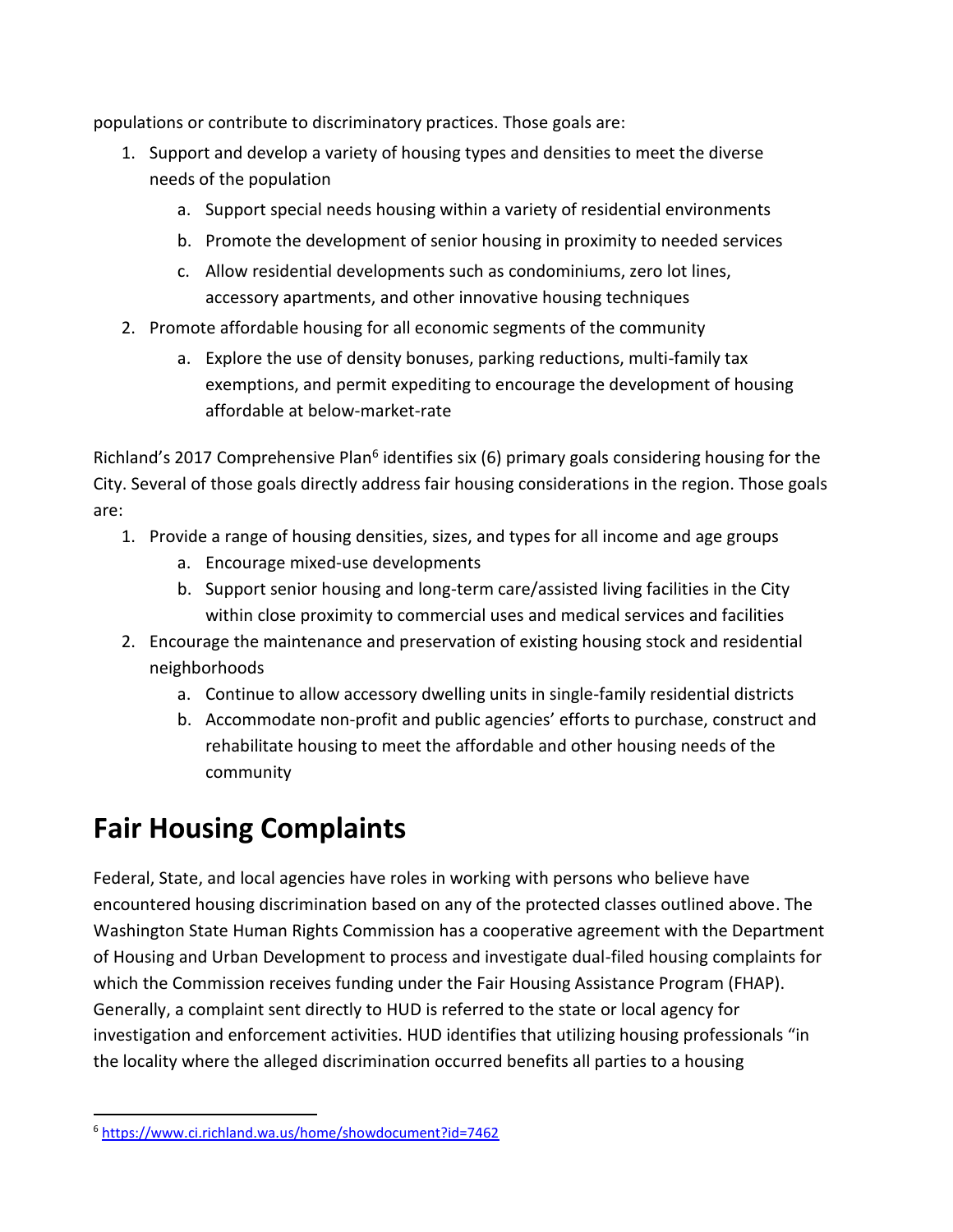discrimination complaint."<sup>7</sup>

The Northwest Fair Housing Alliance (NWFHA) has an established mission to eliminate housing discrimination and to ensure equal housing opportunity for the people of Washington State through education, counseling, and advocacy. The NWFHA is located in Spokane, WA and covers Eastern and Central Washington as the primary state level Fair Housing organization.

The Northwest Justice Project, located in Kennewick, is the local legal-aid organization that lists "subsidized or public housing evictions and fair housing discrimination" as one of their general case service priorities. The Northwest Justice Project is active in the Tri-Cities conducting landlord-tenant workshops and tenants' rights education. Complaints and allegations understood by the Justice Project may include the NWFHA for further enforcement.

### **National & State Trends**

 $\overline{\phantom{a}}$ 

According to HUD's *Annual Report to Congress: 2017<sup>8</sup>* , there were a total of 8,186 complaints filed with HUD and FHAP agencies in 2017. Of those filed, 6,878 (84%) were filed with FHAP agencies. The basis of those complaints are as follows:

| <b>Basis of Complaint</b> | Number of Complaints | Percentage of Complaints |
|---------------------------|----------------------|--------------------------|
| Disability                | 4,865                | 59%                      |
| Race                      | 2,132                | 26%                      |
| <b>Familial Status</b>    | 871                  | 11%                      |
| Retaliation               | 834                  | 10%                      |
| <b>National Origin</b>    | 826                  | 10%                      |
| Sex                       | 800                  | 10%                      |
| Religion                  | 232                  | 3%                       |
| Color                     | 192                  | 2%                       |

Source: HUD's Annual Report to Congress: 2017, HUD Enforcement Management Database

Fair housing discrimination based on disability has steadily increased its proportion of those complaints received by HUD. In 2013 discrimination based on disability comprised 53% of all complaints, as of 2017 the percentage was 59%.

Within Washington, there were a total of 170 HUD and FHAP complaints in 2017. Of those complaints filed, 85% were with the FHAP, Northwest Fair Housing Alliance.

<sup>&</sup>lt;sup>7</sup> [https://www.hud.gov/program\\_offices/fair\\_housing\\_equal\\_opp/partners/FHAP#FHAP1](https://www.hud.gov/program_offices/fair_housing_equal_opp/partners/FHAP#FHAP1)

<sup>8</sup> [https://www.hud.gov/sites/dfiles/FHEO/images/FHEO\\_Annual\\_Report\\_2017-508c.pdf](https://www.hud.gov/sites/dfiles/FHEO/images/FHEO_Annual_Report_2017-508c.pdf)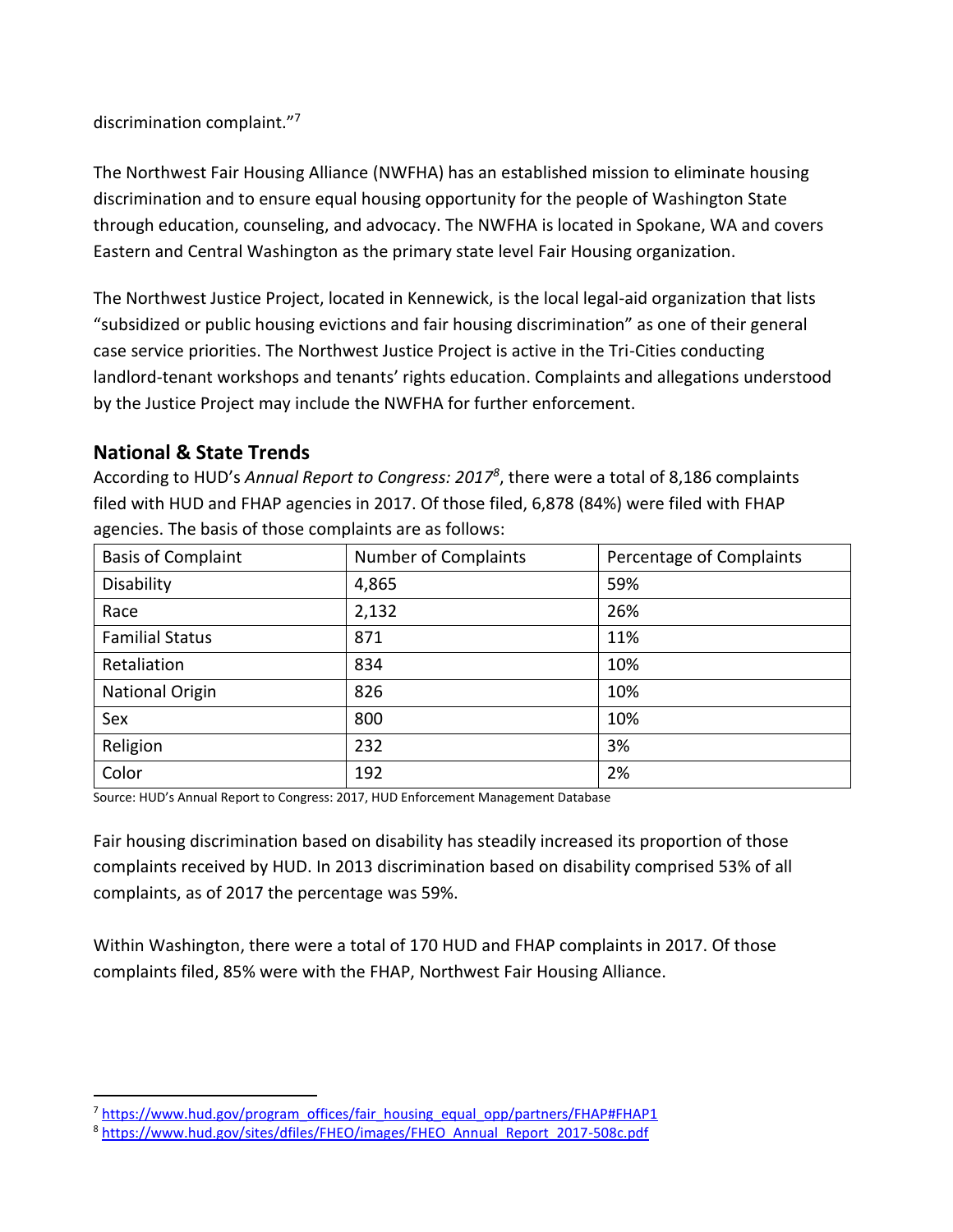# **Fair Housing Complaints – HUD**

According to HUD records, between 1/1/2011 and 12/31/2017, there were a total of 24 fair housing complaints in Benton and Franklin Counties. Of those 24 complaints, three (3) were within Franklin County, all within Pasco; while 21 were in Benton County. The Benton County complaints are subdivided by location as follows:

- 11 in Kennewick
- 9 in Richland
- 1 in Benton City

The basis for the 25 fair housing complaints in Benton and Franklin counties combined are as follows (some complaints have multiples bases):

- Disability (21)
- National Origin (3)
- Race  $(1)$
- Religion  $(1)$

The majority of the cases outlined above are closed. Below is the breakdown of the reason for the case closure:

- Conciliation/Settlement successful (13)
- No cause determination (6)
- Complaint withdrawn by complainant after resolution (4)

# **Fair Housing Complaints – Washington State Human Right Commission**

Over the same period of time as above, 2011 to 2018, the Washington Human Right Commission database reveals a total of 20 complaints. Of those 20 complaints, 15 were in Benton County while the remaining five were in Franklin County. It is important to note that there may be overlap in these identified cases and the complaints outlined in the above section. The Washington State Human Rights Commission has responsibility for violations of State law; however there are complaints based on Federal law included in this database.

The most common issue for submission of a complaint was around rental terms and conditions, followed by a refusal to rent. Half (50%) of the complaints filed with the Human Rights Commission were found to have "No Reasonable Cause" meaning upon investigation there was no discrimination found in that particular instance.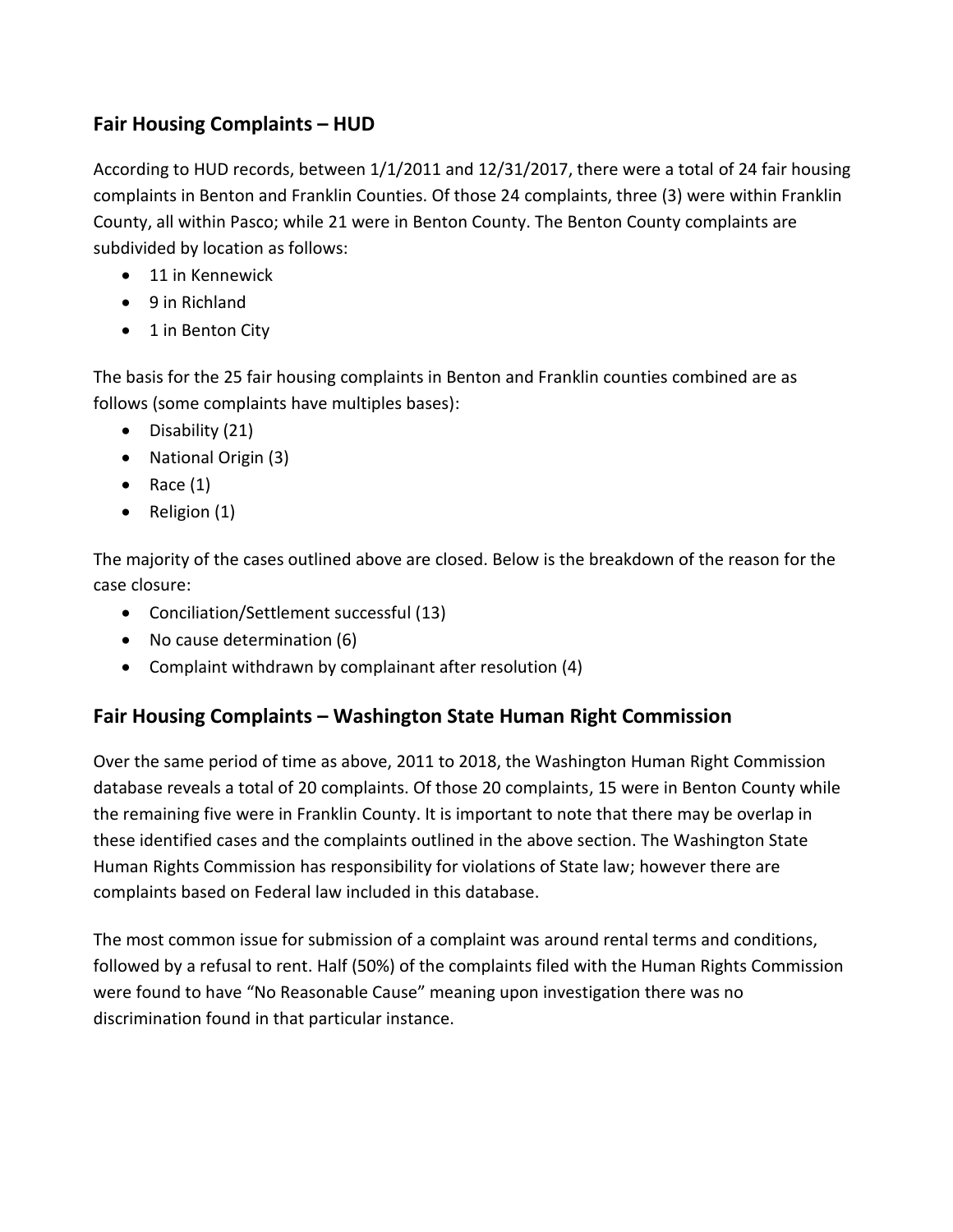# **Fair Housing Complaints – Northwest Fair Housing Alliance Complaints**

Since 2015, the Northwest Fair Housing Alliance (NWFHA) have referred three complaints to HUD or the Washington State Human Rights Commission. Of those complaints referred, three were based on disability, and one was based on national origin (one complaint had multiple bases).

NWFHA also conducts fair housing testing in the region. Testing conducted from 1/1/2017 to 12/31/2018 revealed discrimination in 2 of 3 complaint-based rental tests. One of those was on the basis of assistance animal while the other was based on religion. Of the audit-based testing in the region 5% revealed discrimination; all testing that found discrimination was due to national origin.

# <span id="page-25-0"></span>**Current Fair Housing Action**

Since the last Analysis of Impediments to Fair Housing Choice (AI) was completed the three cities have taken several steps in addressing the fair housing issues in the region. Many of these activities have been carried out while partnering with other agencies, including the cities' partnership with each other. The notable activities are listed below:

- Partnership with the Northwest Fair Housing Alliance (NWFHA)
	- o Annual workshop for lenders and realtors on fair housing requirements and principles
	- o Each city readily makes available the NWFHA fair housing education materials to the public through online channels
- In Pasco, all landlords and property managers of rental units go through fair housing training
- The two housing authorities operating in the Tri-Cities partner with the cities to conduct fair housing workshops and ensure access to fair housing materials in efforts to continually educate the public
- In Richland, every April fair housing materials from the NWFHA are included in the City's utility bills that are sent to residents
- In each city, fair housing materials are made available in City public areas such as libraries and common areas in city buildings
- The cities have adopted zoning policies in respect to Accessory Dwelling Units (ADUs) that aims to address an aspect of the affordable housing issue the region is facing

# **Impediments to Fair Housing**

1. Vacancy rates throughout the Tri-Cities have been stubbornly low for many years, reaching a rate below 2% in 2018.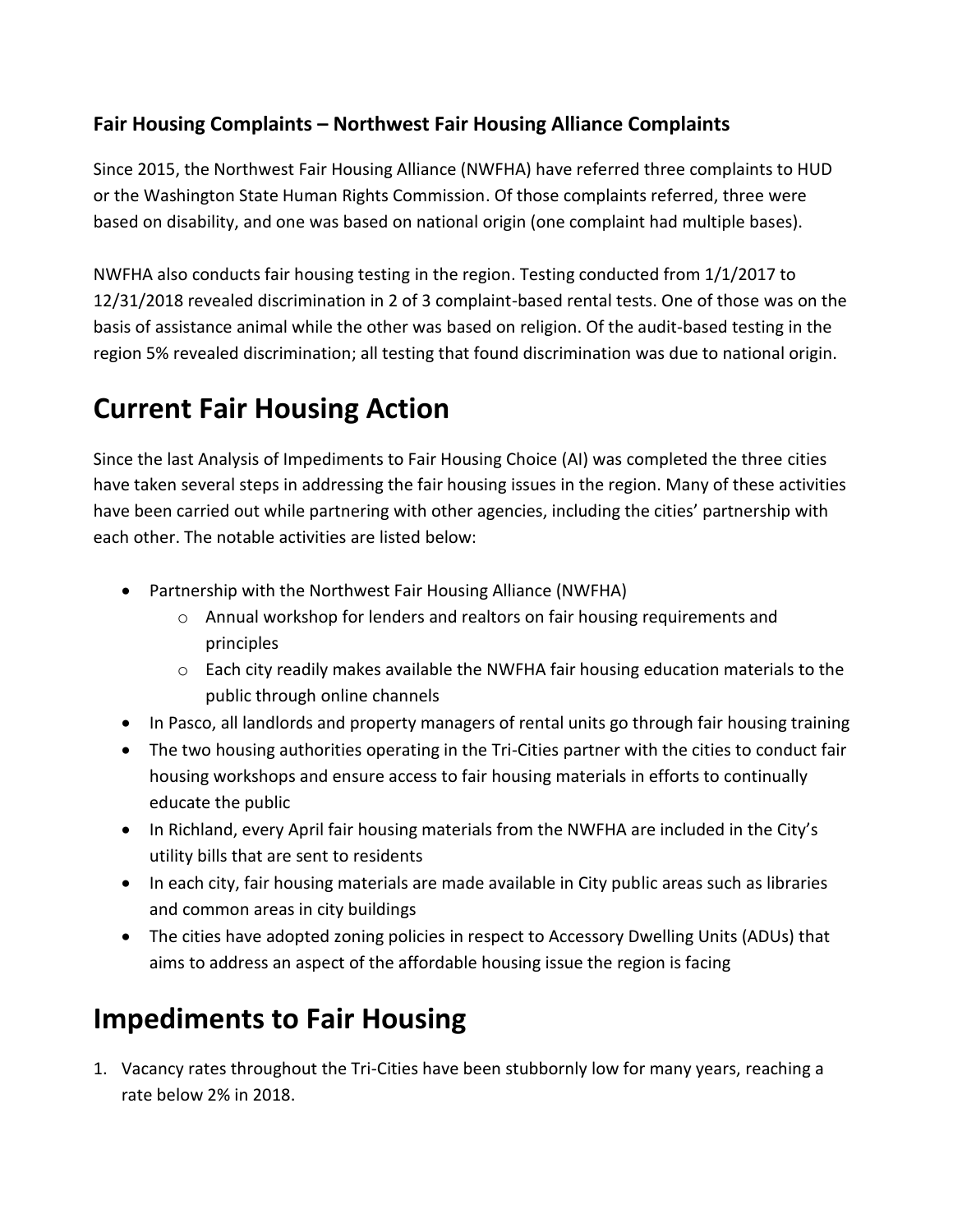An extremely low vacancy rate creates ripple effects through the market which may have impacts on fair housing issues. The low vacancy rates increase housing costs across the spectrum of housing options due to the increase in demand the limited supply. This increase in cost has a disproportionate impact on those low-income households. Similarly, in a low-vacancy market, landlords have larger pool of potential clients and are more able to filter applicants that they may deem less risky.

#### **Recommendation**

- Continue a proactive orientation towards zoning and density regulations that will minimize the housing crunch felt in the region.
- The changes to the Accessory Dwelling Units (ADUs) was a good step in acknowledging the need for creative solutions to the affordable housing issue in the area.
- Continue to integrate each City's comprehensive plans, particularly focusing on those housing elements that will increase housing supply at various unit sizes.
- 2. Supply of housing, particularly affordable housing, for those individuals with a disability and those elderly households remains very small in relation to the overall housing market.

The population in the Tri-Cities has grown rapidly, even more notably the population living with a disability and those elderly individuals have become an increasingly large portion of the population. This fact, paired with the extremely low-vacnacy rate, will put an increasing amount of pressure on those elderly individuals and those living with a disability to find adequate housing that suits their needs.

#### **Recommendation**

- Continue building code enforcement, ensuring units are accessible to those with special needs.
- Incentivize landlords and property owners to provide housing that is ADA accessible and meets the needs of the growing elderly population.
- 3. Residents, landlords, and property owners do not readily understand all of the fair housing laws that are applicable in their housing situation.

Increasingly diverse, especially Hispanic, population in the region increases the amount of protected classes in the Tri-Cities area. Landlords and property owners need to be made completely aware of the fair housing regulations that apply to their housing units and understand the consequences of not complying with the fair housing laws. Similarly, residents need to be made aware of the fair housing regulations that apply when looking for appropriate housing in the Tri-Cities.